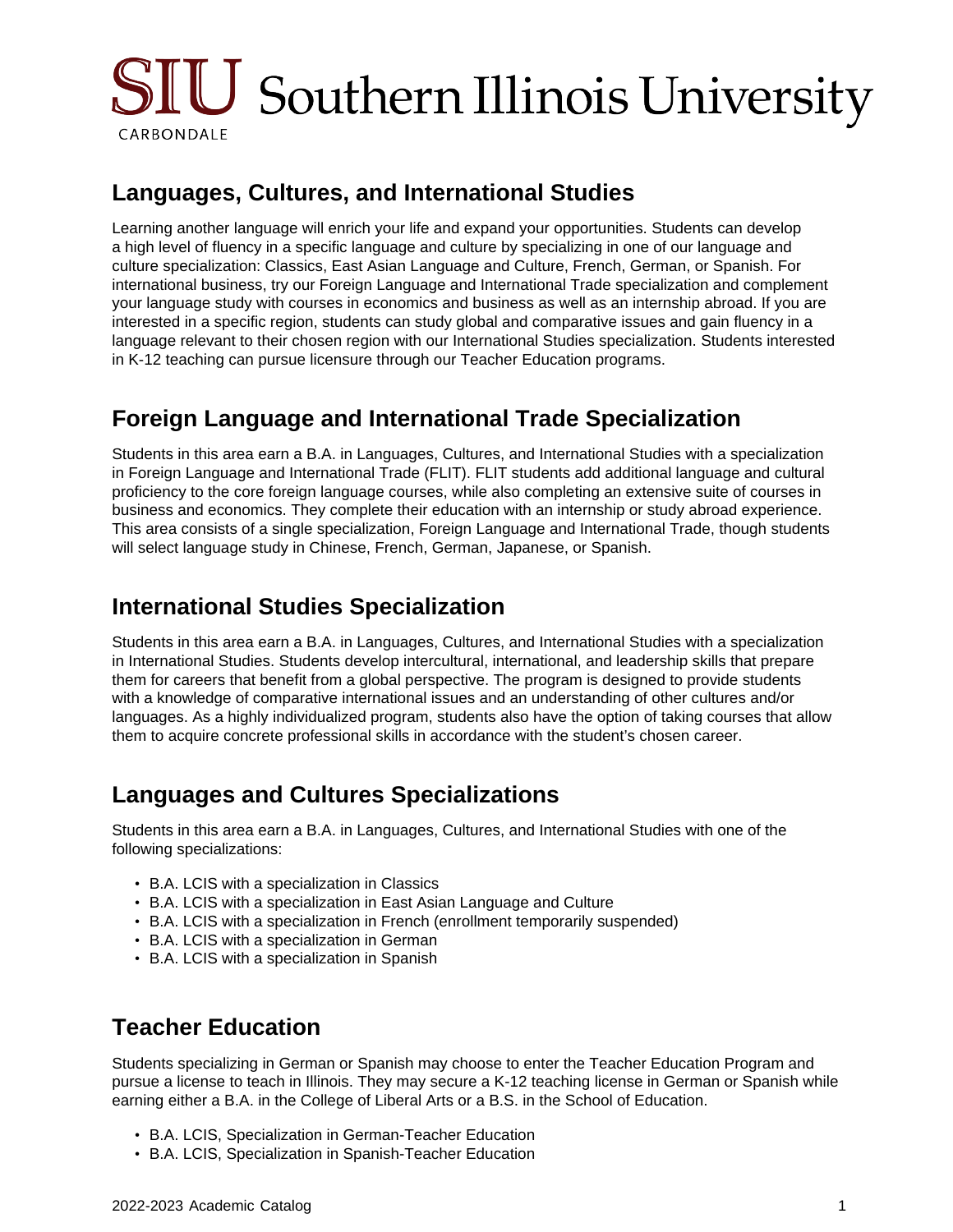- B.S. German Studies (School of Education)
- B.S. Spanish (School of Education)

# **School Procedures**

#### **Advising, Assessment, and Graduation**

All program majors must meet with the relevant area advisor before registering for classes. No course with a grade below C- can be counted toward fulfillment of any major or minor.

The School of Languages and Linguistics strongly recommends study abroad. Students interested in studying abroad should speak with their program advisor to ensure they will be able to transfer credit upon their return to SIU.

Students in the Foreign Language and International Trade specialization must pass oral and written proficiency exams before doing internships, and students preparing for teacher education must pass oral and written proficiency exams before student teaching is begun. During the course of their study, program majors may be asked to gather materials for assessment portfolios and to ensure oral assessments are completed in a timely manner. Majors should check with the relevant advisor to confirm that they are completing all required assessment work. Failure to submit all materials in a timely manner may result in a delay in graduation.

#### **Program Flexibility and Interdisciplinary Work**

The school's flexible programs are designed to encourage interdisciplinary work. Numerous courses required for our specializations also meet Core Curriculum or College of Liberal Arts requirements; details are spelled out below. Students in our language and culture specializations can readily accommodate a second major, if they so choose. Our International Studies and Foreign Language and International Trade programs incorporate coursework from other programs by design and are thus interdisciplinary by their very nature.

#### **Writing Intensive Courses**

In pursuit of proficiency in writing, and in keeping with the College of Liberal Arts Writing Across the Curriculum requirement, most school programs require an upper-level writing intensive class, as outlined below. Such courses will require students to write a minimum of 3500 words (counting revisions) in the target language, at least half of which must be in formal writing, such as reports, critical analyses, and research papers.

#### **School Minors**

Students wishing to complete a minor must apply for approval of their program of study with the school; without this approval the minor will not be officially listed on the student's transcript at the time of graduation. Interested students should contact the school office for details. Minors in modern foreign languages (Chinese, French, German, Japanese, Spanish) must complete at least one regularly scheduled 300 or 400 level language course at Southern Illinois University Carbondale. See the individual area listings below for specific requirements.

### **Placement Policy**

Students with expertise in a language should take a placement test to help them sign up for the proper class. A free online placement test is available for French, German, or Spanish; students interested in other languages offered by the school should contact the school office for guidance on placement. Students who have successfully completed one year of language study in high school should normally start at the second semester level at SIU; students who have completed two years should normally start at the third semester. Those with three or more years in high school should contact the school office for guidance. For details please see the school webpage (languages.siu.edu).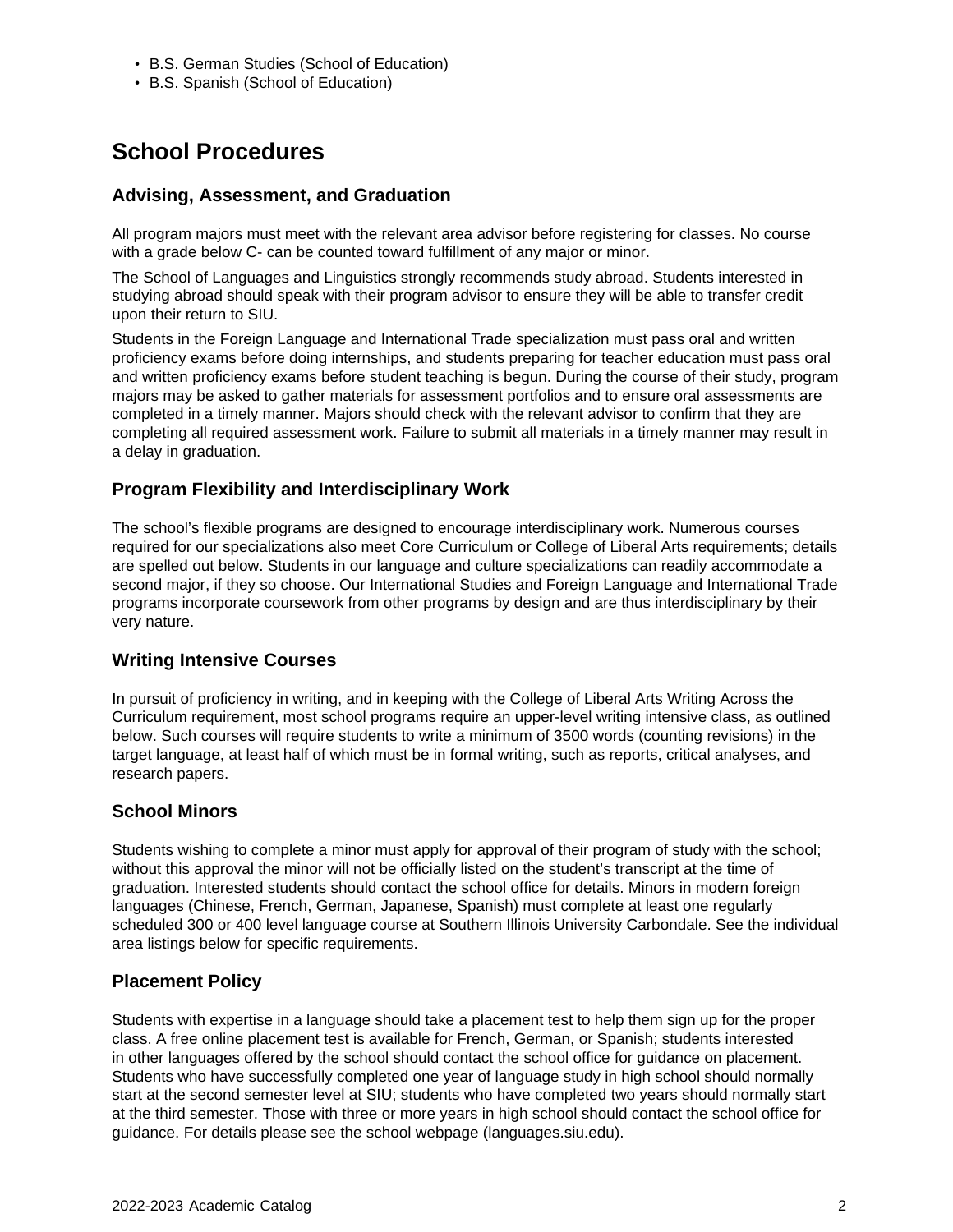### **Proficiency Credit Policy**

Unit credit (without grade) on the basis of proficiency may be obtained in American Sign Language, Chinese, French, German, Greek, Japanese, Latin, and Spanish. This may be accomplished by taking a validating course or by examination. Credit through examination may be given for first and second year basic skills courses only.

**Credit by Examination:** Credit through examination may be given for first and second year basic skills courses. Students who desire credit must not have earned college credit in the language they wish to proficiency. See **[Proficiency Examinations and CLEP](site://ZY Undergraduate Catalog june 22/admissions/alternative-credit#proficiency-exam)** for University guidelines. CLEP examinations in French, German, or Spanish are offered by the SIU Testing Services Office; credit is given by the year. The school offers proficiency credit by the semester (up to four semesters worth) in American Sign Language, Chinese, Japanese, Greek, and Latin. Proficiency credit may also be available for languages not taught by the school. Contact the school office for details on the exams, or to arrange an examination. There is a \$100 fee for taking a school proficiency exam.

**Credit by Validating Course:** Basic language skills courses taken at SIU, up to and including 320B, may serve as validating courses. Upon receiving a grade of A or B in a validating course, students who file the appropriate paperwork with the school will be granted validating credit for up to two of the immediately preceding basic skills courses. Contact the school for specific list of courses.

### **Bachelor of Arts (B.A.) in Languages, Cultures, and International Studies**

#### **Classics Specialization**

Classics is the study of the ancient Mediterranean world, with a particular emphasis on ancient Greece and Rome. Greece and Rome have had a profound impact on our world, on areas ranging from art, drama, literature, and philosophy, to politics and sport. But in many ways Greece and Rome were also profoundly different from the contemporary world. Study in Classics thus both leaves students more knowledgeable about the origins of western culture and trains them to analyze very different cultures. Classics is a strongly interdisciplinary field, and our flexible major specialization both gives students a broad foundation in the classical world and allows them to choose from a range of classes in art, language, literature, culture, politics, and history. Courses are taught not only by Classics faculty but by a range of cooperating faculty from other programs. The breadth and flexibility of our program enables many of our students to pursue another major in addition to Classics.

In addition to the major specialization in Classics, we offer minors in Classical Civilization and in Latin and Greek language. Study of Latin or Greek is not required for our major specialization, but is highly recommended, particularly for any students considering graduate work in Classics or a related field. Classes in Latin and Greek also satisfy the College of Liberal Arts foreign language requirement and the Core Curriculum humanities requirement. Many Classics students may also be interested in the school's Mythology Minor or the interdisciplinary Ancient Practices Minor.

Employers and graduate schools view Classics as a rigorous major that trains students to analyze complex texts and works of art, and to communicate clearly in both oral and written form. The most common career paths for Classics graduates include teaching, law, and jobs in libraries and museums, but Classics graduates pursue a great variety of careers.

| <b>Degree Requirements</b>              | <b>Credit Hours</b> |
|-----------------------------------------|---------------------|
| University Core Curriculum Requirements | 39                  |
| College of Liberal Arts Requirements    | 12                  |

### **B.A. LCIS - Classics Specialization Degree Requirements**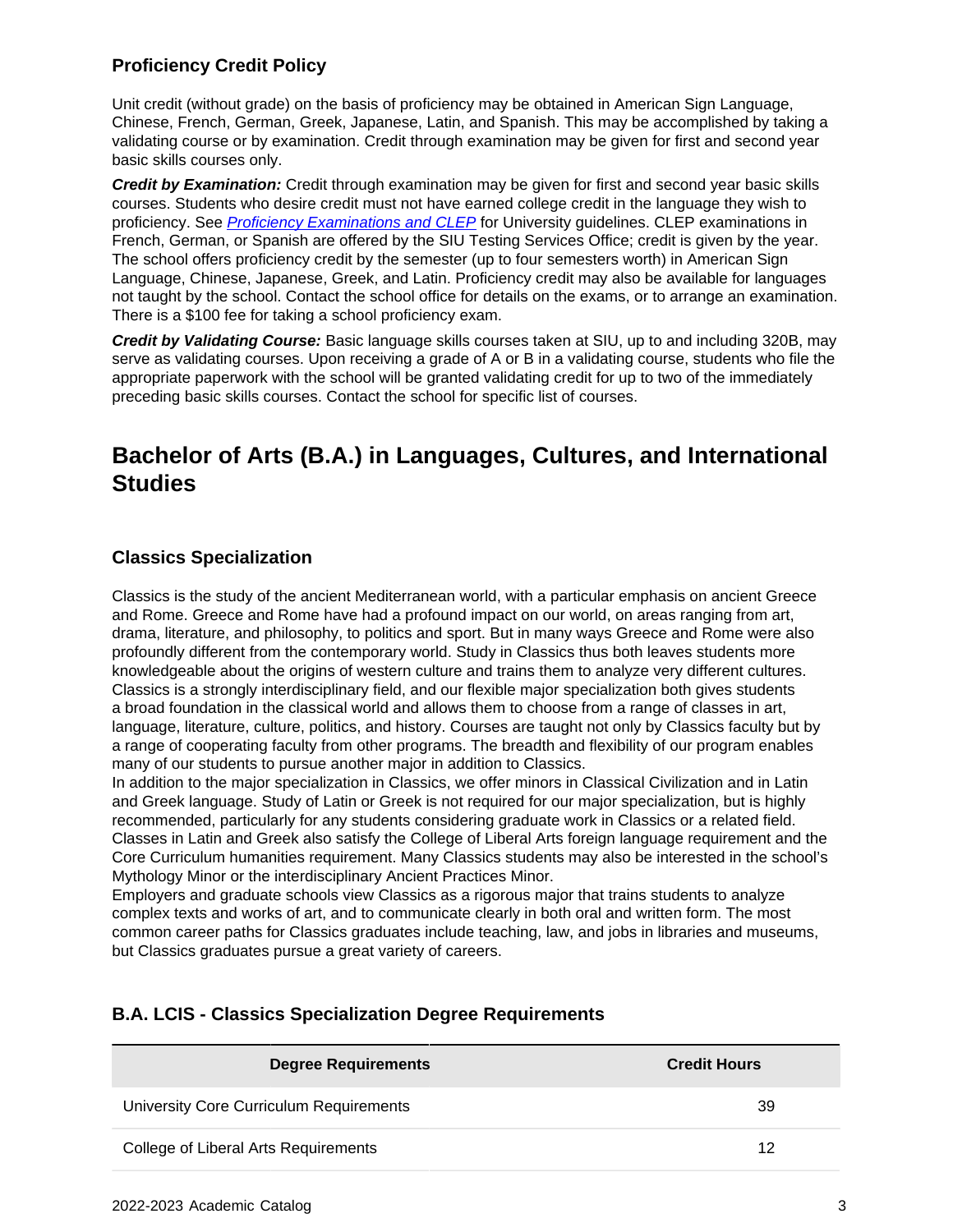| <b>Degree Requirements</b>                                                                                                                                     | <b>Credit Hours</b> |
|----------------------------------------------------------------------------------------------------------------------------------------------------------------|---------------------|
| <b>Classics Foundational Courses</b>                                                                                                                           | 12                  |
| CLAS 230; CLAS 270; CLAS 271; and CLAS 310A or<br>CLAS 310C. Substitutions may be approved by the<br>Classics adviser.                                         |                     |
| <b>Classics Capstone</b>                                                                                                                                       | 3                   |
| CLAS 491 (Classics seminar). We recommend the<br>students take most foundational courses before taking the<br>seminar.                                         |                     |
| <b>Other Classics courses</b>                                                                                                                                  | 15                  |
| 15 credit hours in Classics courses or other courses<br>approved by the Classics adviser.                                                                      |                     |
| <b>General Electives</b>                                                                                                                                       | 43                  |
| Students are reminded to ensure they have a total of 42<br>credit hours in 300 and 400 level courses to meet the<br>senior institution coursework requirement. |                     |
| Total                                                                                                                                                          | 120                 |

### **East Asian Language and Culture Specialization**

China and Japan have rich, ancient cultures and also play an increasingly vital role in today's world. Students pursuing the interdisciplinary East Asian Language and Culture Specialization will acquire proficiency in Chinese or Japanese, and take courses in the school and other programs on campus that introduce them to the culture of these countries. They will gain a basic knowledge of the history, culture, and literature of people who speak their chosen language, and will learn how to think critically across cultures through analysis of beliefs, media, customs, and artifacts. In the course of their language study, they will gain the ability to discuss how and why Chinese or Japanese differ from English, helping them to understand how language works in general and how English and Chinese or Japanese work in particular. Students in East Asian Language and Culture studies enjoy a wide range of career options in the public and private sectors, in the US or abroad. The East Asian Language and Culture Specialization is flexible enough to allow students to study a second field as well, widening their intellectual and career horizons still further.

### **B.A. LCIS - East Asian Language and Culture Specialization Degree Requirements**

| <b>Degree Requirements</b>                                                                                                                                                      | <b>Credit Hours</b> |
|---------------------------------------------------------------------------------------------------------------------------------------------------------------------------------|---------------------|
| University Core Curriculum Requirements                                                                                                                                         | 39                  |
| Students specializing in East Asian Language and Culture<br>will receive three credit hours of Core humanities credit for<br>a third semester or higher in Chinese or Japanese. |                     |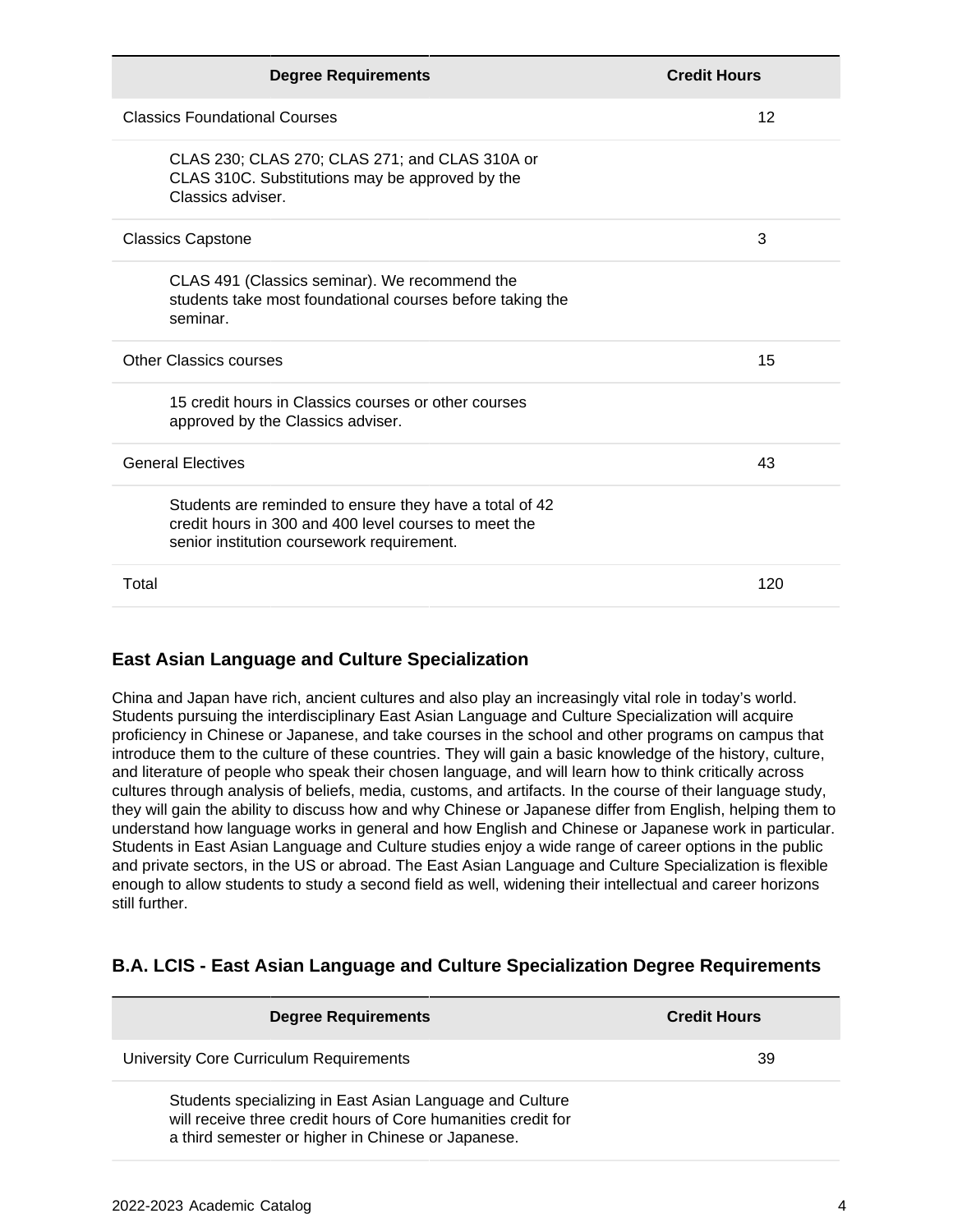| <b>Degree Requirements</b>                                                                                                                                                                                                                                                                                                                                                                                                                                                                                                                                                                                                                                                                                                                                                                                                                                         | <b>Credit Hours</b> |
|--------------------------------------------------------------------------------------------------------------------------------------------------------------------------------------------------------------------------------------------------------------------------------------------------------------------------------------------------------------------------------------------------------------------------------------------------------------------------------------------------------------------------------------------------------------------------------------------------------------------------------------------------------------------------------------------------------------------------------------------------------------------------------------------------------------------------------------------------------------------|---------------------|
| College of Liberal Arts Requirements                                                                                                                                                                                                                                                                                                                                                                                                                                                                                                                                                                                                                                                                                                                                                                                                                               | 12                  |
| East Asian specialization students will meet the six credit<br>hour College language requirement during the course of<br>their language study.                                                                                                                                                                                                                                                                                                                                                                                                                                                                                                                                                                                                                                                                                                                     |                     |
| East Asian Requirements                                                                                                                                                                                                                                                                                                                                                                                                                                                                                                                                                                                                                                                                                                                                                                                                                                            |                     |
| Transfer students must complete a minimum of 12 credit<br>hours of their coursework at SIU, including at least one<br>300- or 400-level class in their chosen language.                                                                                                                                                                                                                                                                                                                                                                                                                                                                                                                                                                                                                                                                                            |                     |
| Three years of Chinese or Japanese (through 320B)                                                                                                                                                                                                                                                                                                                                                                                                                                                                                                                                                                                                                                                                                                                                                                                                                  | 9                   |
| East Asian specialists starting their language study at<br>SIU will need to complete three years (18 credit hours) in<br>Chinese or Japanese to reach and complete 320B, but of<br>these 18 credit hours six are counted above toward the<br>College of Liberal Arts language requirement and three are<br>counted toward Core Curriculum humanities credit, leaving<br>only nine additional hours to list here.<br>Students with prior experience in the language should<br>begin at the appropriate higher level, and will require fewer<br>total credit hours in language study. They will also receive<br>up to six credit hours of validating credit by successfully<br>completing an intermediate or advanced course with a<br>grade of A or B. See the section on school procedures<br>above for further information on placement and validating<br>credit. |                     |
| Additional 300- or 400- level language courses in Chinese or Japanese                                                                                                                                                                                                                                                                                                                                                                                                                                                                                                                                                                                                                                                                                                                                                                                              | 12                  |
| Students must complete all the required language<br>coursework in their single chosen language (Chinese or<br>Japanese). Language courses include all courses taught in<br>the target language, as well as JPN 410 or CHIN 410.                                                                                                                                                                                                                                                                                                                                                                                                                                                                                                                                                                                                                                    |                     |
| CHIN 370 or JPN 370                                                                                                                                                                                                                                                                                                                                                                                                                                                                                                                                                                                                                                                                                                                                                                                                                                                | 3                   |
| Approved 300- or 400-level electives in Chinese/Japanese culture                                                                                                                                                                                                                                                                                                                                                                                                                                                                                                                                                                                                                                                                                                                                                                                                   | 6                   |
| Students are to select electives from courses taught by the<br>school or in related fields, as approved by the area advisor.                                                                                                                                                                                                                                                                                                                                                                                                                                                                                                                                                                                                                                                                                                                                       |                     |
| <b>General Electives</b>                                                                                                                                                                                                                                                                                                                                                                                                                                                                                                                                                                                                                                                                                                                                                                                                                                           | 40                  |
| Depending on choices in their Core Curriculum coursework<br>and East Asian electives, students may need to take up to<br>21 credit hours in 300- and 400-level courses to meet the<br>senior institution requirement.                                                                                                                                                                                                                                                                                                                                                                                                                                                                                                                                                                                                                                              |                     |
| Total                                                                                                                                                                                                                                                                                                                                                                                                                                                                                                                                                                                                                                                                                                                                                                                                                                                              | 120                 |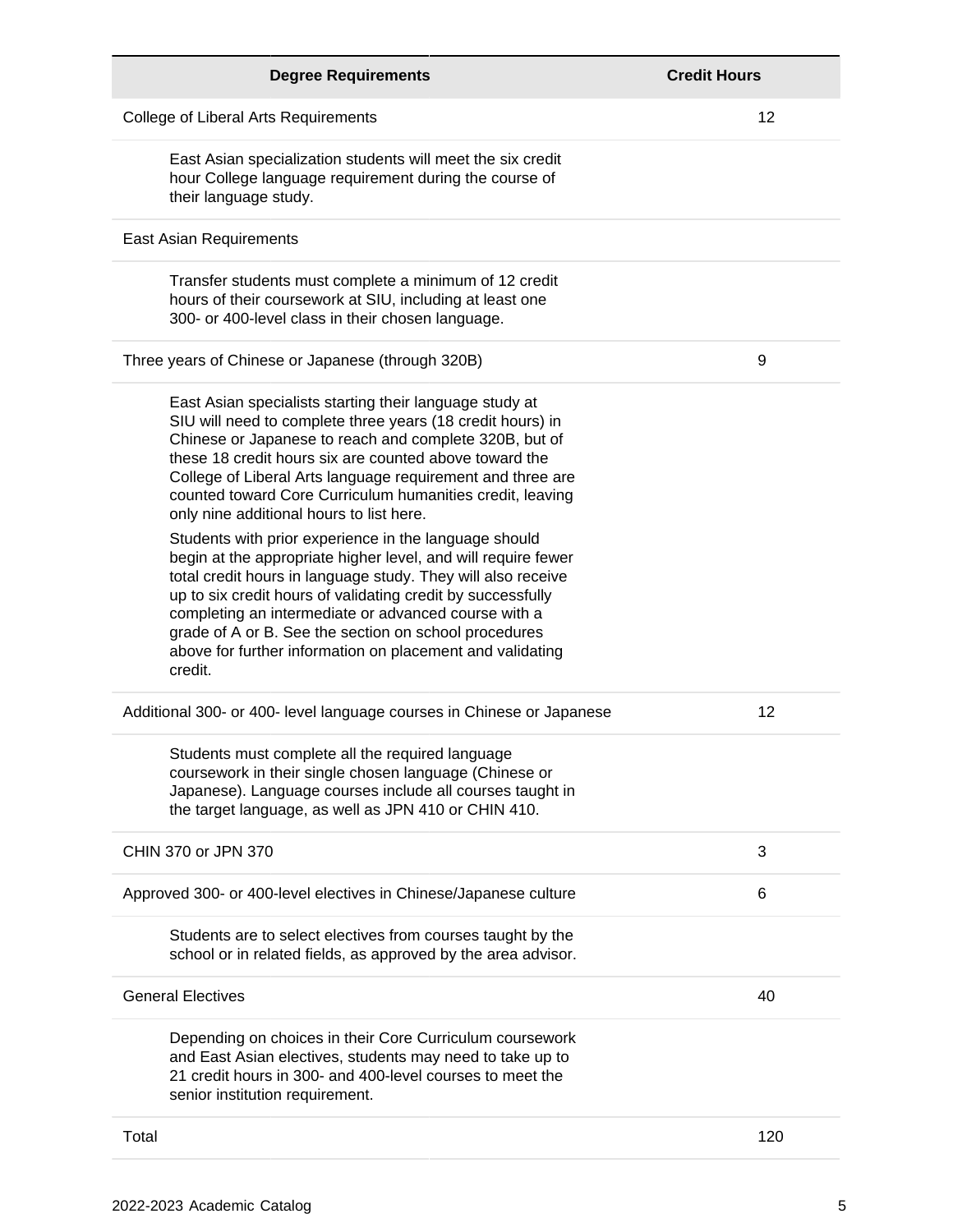Students must complete all the required coursework in their single chosen language (that is, in Chinese or Japanese). Students in the College of Liberal Arts can count the first six credit hours of the minor toward the College language requirement. At least three credit hours must be taken in a regularly scheduled 300- or 400-level course at SIU.

### **Foreign Language and International Trade Specialization**

The Foreign Language and International Trade program combines education in the liberal arts with preparation for careers in the international business community. It is designed to combine skills in world languages and cultures with a fundamental understanding of international commerce. This is accomplished by a curriculum of studies which has two cores—one in language and one in international trade and related subject matters. This cross-disciplinary program allows for choice of language (Chinese, French, German, Japanese, Spanish, or world cultural studies) as well as some options in electives so that different interests may be accommodated and individual goals may be realized. The chosen language cannot be the student's native language.

At or near the end of the program of studies, application and expansion of the knowledge and skills gained by the student through course work is provided by an international internship or study abroad experience.

A minimum grade of C- is required in the appropriate SIU 320B language course. All off-campus courses fulfilling major requirements must be pre-approved by the Director of FLIT.

### **B.A. LCIS - Foreign Language and International Trade Specialization Degree Requirements**

| <b>Degree Requirements</b>                                                                                                                                                                                                                          | <b>Credit Hours</b> |
|-----------------------------------------------------------------------------------------------------------------------------------------------------------------------------------------------------------------------------------------------------|---------------------|
| University Core Curriculum Requirements                                                                                                                                                                                                             | 39                  |
| As part of their Core Curriculum requirements, LCIS<br>students must take ENGL 101, ENGL 102, and MATH<br>139. LCIS students will receive three credit hours in Core<br>humanities credit by completing 201A or higher in their<br>chosen language. |                     |
| College of Liberal Arts Requirements                                                                                                                                                                                                                | 6                   |
| Students will meet the six credit hour College language<br>requirement during the course of their language study.                                                                                                                                   |                     |
| Language and Culture Requirements                                                                                                                                                                                                                   |                     |
| Students whose native language is English should focus<br>on a single chosen world language and culture:                                                                                                                                            |                     |
| Chinese, French, German, Japanese or Spanish through 320B                                                                                                                                                                                           | 9                   |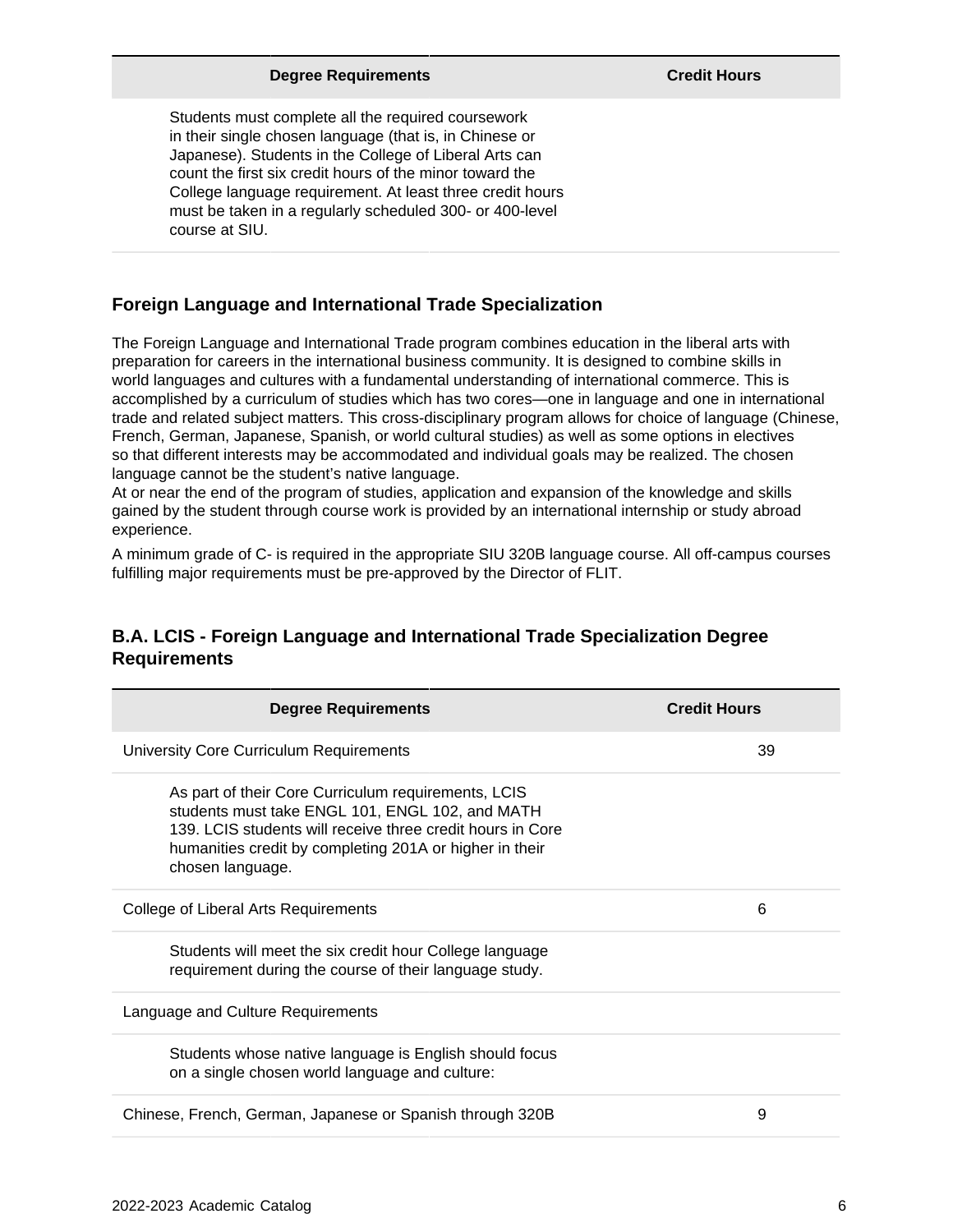| <b>Degree Requirements</b>                                                                                                                                                                                                                                                                                                                                                                                                                                                                                                                                                                                                                                                                                                                                                             | <b>Credit Hours</b> |
|----------------------------------------------------------------------------------------------------------------------------------------------------------------------------------------------------------------------------------------------------------------------------------------------------------------------------------------------------------------------------------------------------------------------------------------------------------------------------------------------------------------------------------------------------------------------------------------------------------------------------------------------------------------------------------------------------------------------------------------------------------------------------------------|---------------------|
| Students who start their language study at SIU will need<br>to complete three years (18 credit hours) in their chosen<br>language, but of these 18 hours, six are counted toward<br>the College of Liberal Arts language requirement and three<br>are counted toward Core Curriculum humanities credit,<br>leaving only nine additional hours to list here.<br>Students with prior experience in the language should<br>begin at the appropriate higher level, and will require fewer<br>total hours in language study. They will also receive up to<br>six hours of validating credit by successfully completing<br>an intermediate or advanced course with a grade of A<br>or B. See the section on school procedures for further<br>information on placement and validating credit. |                     |
| 5 electives at the 300-400 level in the single chosen language. 370 and 435 strongly<br>recommended.                                                                                                                                                                                                                                                                                                                                                                                                                                                                                                                                                                                                                                                                                   |                     |
| Students whose native language is not English can focus on a single chosen foreign<br>language or complete 7 world cultural studies courses taught in English listed below                                                                                                                                                                                                                                                                                                                                                                                                                                                                                                                                                                                                             | 21                  |
| ANTH 416; CHIN 370, CHIN 410; CLAS 230, CLAS 270,<br>CLAS 271, CLAS 315I, CLAS 491; EA 102, EA 370; ECON<br>302I; FL 200A, FL 200B, FL 200C, FL 310, FL 436; FR<br>200, FR 370, INTL 300, INTL 301, INTL 400, INTL 470;<br>JPN 370, JPN 410; LING 341, LING 415, LING 417; other<br>electives pre-approved by the Director of FLIT. INTL 300<br>and INTL 301 strongly recommended.                                                                                                                                                                                                                                                                                                                                                                                                     |                     |
| <b>Other School Requirements</b>                                                                                                                                                                                                                                                                                                                                                                                                                                                                                                                                                                                                                                                                                                                                                       | $1 - 12$            |
| Either FL 495 Professional Experience in an International<br>Context (1-12 credit hours) or a minimum of 8 weeks and<br>12 credit hours of approved Study Abroad experience.<br>Individual language sections may require a project in<br>conjunction with Study Abroad.                                                                                                                                                                                                                                                                                                                                                                                                                                                                                                                |                     |
| ACCT 220, ACCT 230                                                                                                                                                                                                                                                                                                                                                                                                                                                                                                                                                                                                                                                                                                                                                                     | 6                   |
| CS 200B or ITEC 229                                                                                                                                                                                                                                                                                                                                                                                                                                                                                                                                                                                                                                                                                                                                                                    | 3                   |
| ECON 240, ECON 241, ECON 329                                                                                                                                                                                                                                                                                                                                                                                                                                                                                                                                                                                                                                                                                                                                                           | 9                   |
| <b>FIN 330</b>                                                                                                                                                                                                                                                                                                                                                                                                                                                                                                                                                                                                                                                                                                                                                                         | 3                   |
| MGMT 202, MGMT 304, MGMT 345                                                                                                                                                                                                                                                                                                                                                                                                                                                                                                                                                                                                                                                                                                                                                           | 9                   |
| MGMT 208 or ACCT 208                                                                                                                                                                                                                                                                                                                                                                                                                                                                                                                                                                                                                                                                                                                                                                   | 3                   |
| MKTG 304; and either MKTG 336 or MKTG 435                                                                                                                                                                                                                                                                                                                                                                                                                                                                                                                                                                                                                                                                                                                                              | 6                   |
| MATH 140 (prerequisite for several of the above)                                                                                                                                                                                                                                                                                                                                                                                                                                                                                                                                                                                                                                                                                                                                       | 4                   |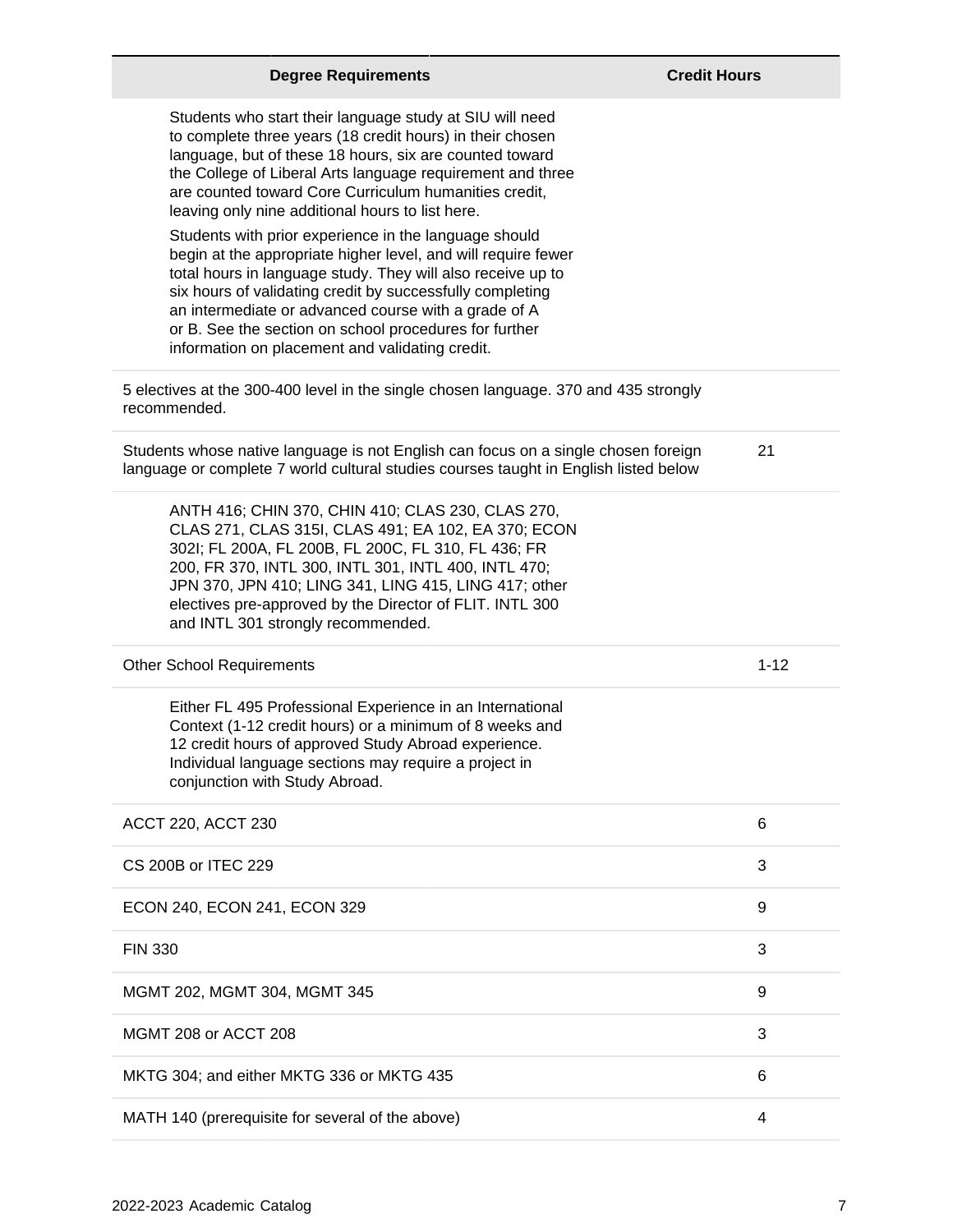| <b>Degree Requirements</b>                                                      | <b>Credit Hours</b> |
|---------------------------------------------------------------------------------|---------------------|
| <b>Total Business Related Courses</b>                                           | 43                  |
| <b>General Elective</b>                                                         | 3                   |
| Total                                                                           | 120                 |
| For your individualized curricular guide, see your Student Education Planner in |                     |

DegreeWorks.

### **German or Spanish Specializations (French enrollment temporarily suspended)**

French, German, or Spanish are among the most commonly spoken languages in the world, and knowledge of them can open the door to a variety of job opportunities both in the US and abroad. Students in each of these three specializations will gain advanced-level language proficiency and knowledge of the rich history, culture, and literature of people who speak the target language. Students will learn how to think critically across cultures through analysis of beliefs, media, customs, and artifacts. In the course of their language study, students will gain the ability to discuss how and why their chosen language differs from English, helping them to understand how language works in general and how English and the language they study work in particular. The French, German, or Spanish specializations are flexible enough to allow students to study a second field as well, widening their intellectual and career horizons still further.

| <b>Degree Requirements</b>                                                                                                                                                                                                                                                         | <b>Credit Hours</b> |
|------------------------------------------------------------------------------------------------------------------------------------------------------------------------------------------------------------------------------------------------------------------------------------|---------------------|
| University Core Curriculum Requirements                                                                                                                                                                                                                                            | 39                  |
| Modern language students receive three credit hours of<br>Core humanities credit for a third semester or higher in<br>their language.                                                                                                                                              |                     |
| College of Liberal Arts Requirements                                                                                                                                                                                                                                               | 12                  |
| French, German, or Spanish students will meet the six<br>credit hour College language requirement during the<br>course of their language study.                                                                                                                                    |                     |
| Courses in French, German, or Spanish                                                                                                                                                                                                                                              |                     |
| Transfer students planning to complete the specializations<br>in French, German, or Spanish must complete a minimum<br>of 12 credit hours of courses, including at least one 300- or<br>400-level language course in that language, at Southern<br>Illinois University Carbondale. |                     |
| French, German, or Spanish through 320B                                                                                                                                                                                                                                            | 9                   |

#### **B.A. LCIS - German or Spanish Specializations (Without K-12 Teaching License) Degree Requirements (French enrollment temporarily suspended)**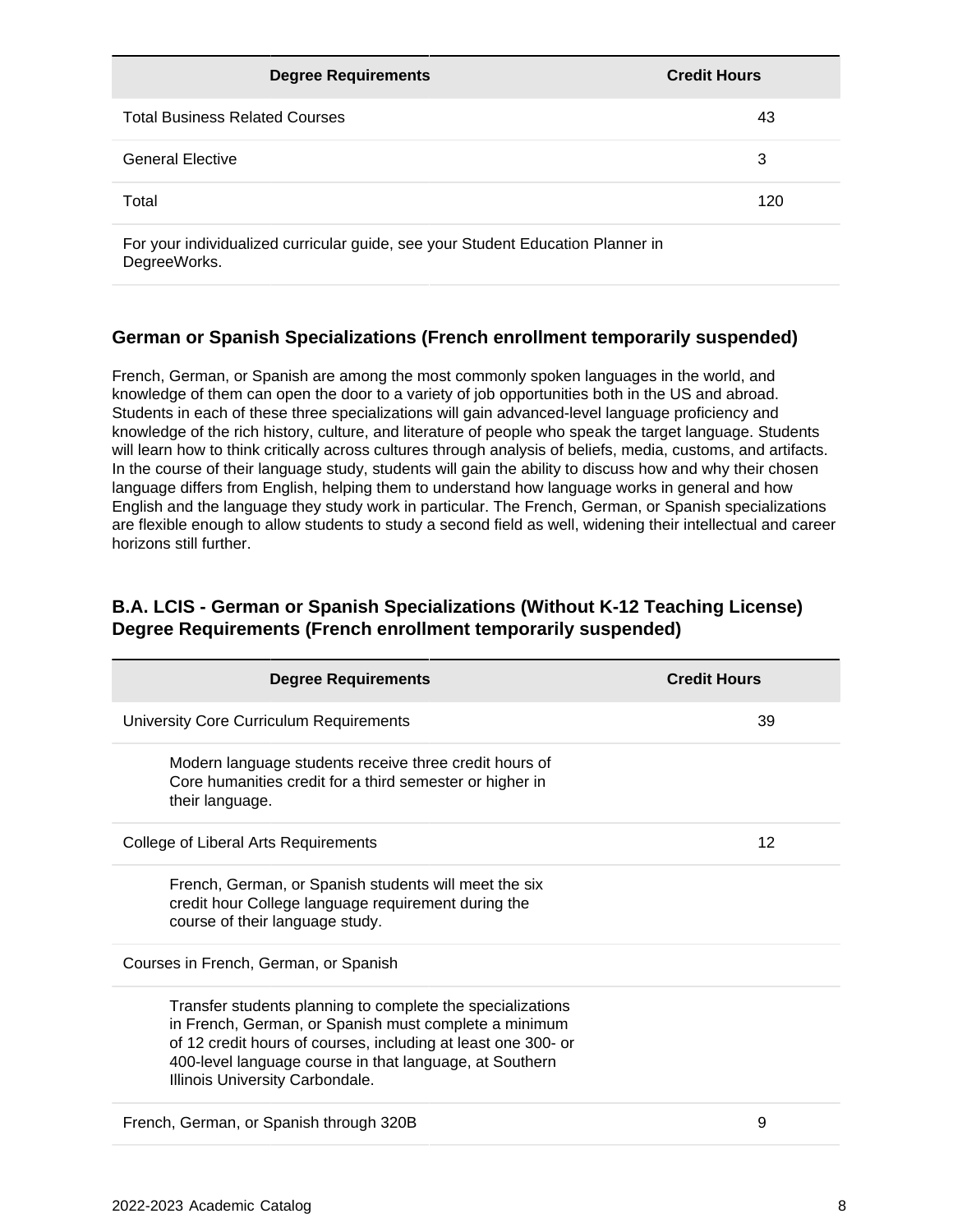#### **Degree Requirements Credit Hours**

French, German, or Spanish specialists starting their language study at SIU will need to complete three years (18 credit hours) in their chosen language to reach and complete 320B, but of these 18 credit hours, six are counted above toward the College of Liberal Arts language requirement and three are counted toward Core Curriculum humanities credit, leaving only nine additional hours to list here.

Students with prior experience in the language should begin at the appropriate higher level and will require fewer total credit hours in language study. They will also receive up to six credit hours of validating credit by successfully completing an intermediate or advanced course with a grade of A or B. See the section on school procedures above for further information on placement and validating credit.

Language electives at the 300- and 400-level 200 and 21

- Two of these courses must be at the 400-level.
- One of these courses must be in literature.

• One of these courses must be in culture (including 370A/ B or another course approved by the language advisor).

• One of these courses must be writing intensive (either College of Liberal Arts Writing-Across-the-Curriculum compliant or approved by the language advisor).

The same 300- or 400-level class may count toward more than one of these requirements. Students must complete all the required coursework in their single chosen language (that is, in French, German, or Spanish). School courses taught in English do not normally count toward these language specializations, but, with the approval of the language advisor, a student may count a school course taught in English or a relevant course taken in another program. In such cases, the advisor may require that assignments be done in the foreign language and may restrict this option to students with high language proficiency, such as those who have done intensive study abroad.

#### General Electives 37

Depending on their choices of Core Curriculum classes, students may need to complete up to 15 credit hours in 300- or 400-level coursework to meet the senior institution requirement of 42 such hours.

#### Total 120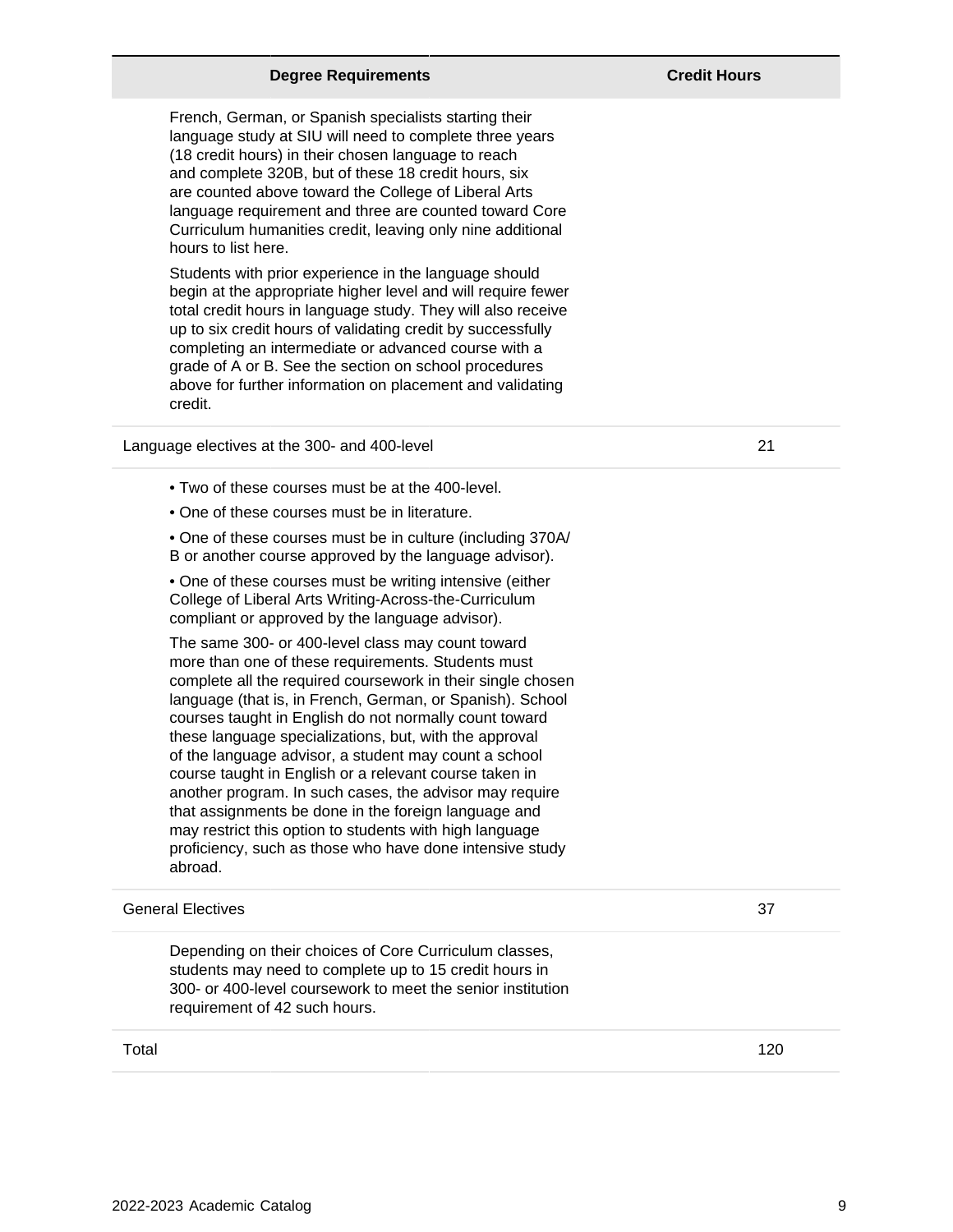#### **International Studies Specializations**

Students can major in LCIS with a specialization in International Studies. The program is designed to provide students with a knowledge of comparative global and international issues and an understanding of other cultures and/or languages. Students also have the option of taking courses that allow them to acquire concrete professional skills in accordance with the student's chosen career. Students will develop intercultural, international, and leadership skills that prepare them for global citizenship and careers that benefit from an international perspective.

Our multidisciplinary program features three components:

- 1) core courses that provide a solid understanding of the issues in the field;
- 2) study of languages and/or cultures; and
- 3) study of international issues

Because of the program's multidisciplinary nature, courses must be selected in close consultation with the International Studies Advisor. It is also strongly recommended that International Studies students take part in an overseas study program, which can be arranged through the Study Abroad Programs office. Students may substitute study abroad for two appropriate courses in category III below (International Issues). International study opportunities are administered by the SIUC Study Abroad Programs office (cie.siu.edu/sa/).

Admission to the program is open to incoming and current students. No course can be counted toward any International Studies specialization with a grade lower than C.

| <b>Degree Requirements</b>                                                                                                                                                                                                                                                                                                                                                                                                                                                                                                                                                                                                                                                                                                                                                                  | <b>Credit Hours</b> |
|---------------------------------------------------------------------------------------------------------------------------------------------------------------------------------------------------------------------------------------------------------------------------------------------------------------------------------------------------------------------------------------------------------------------------------------------------------------------------------------------------------------------------------------------------------------------------------------------------------------------------------------------------------------------------------------------------------------------------------------------------------------------------------------------|---------------------|
| University Core Curriculum Requirements                                                                                                                                                                                                                                                                                                                                                                                                                                                                                                                                                                                                                                                                                                                                                     | 39                  |
| International Studies students can receive three credit<br>hours of UCC humanities credit for a third semester or<br>higher in their language. The following UCC choices are<br>recommended but not required for the International Studies<br>specialization. In addition to three credit hours of foreign<br>language (201A or higher), three additional credit hours in<br>Humanities are required. Recommended courses: HIST<br>101A, HIST 101B, PHIL 103A, PHIL 103B. In Social<br>Science (six credit hours are required), the recommended<br>courses are: ANTH 104, ECON 113, GEOG 103, GEOG<br>300I, HIST 112, JRNL 306I, POLS 372I. In Integrative<br>Studies (three credit hours required) the recommended<br>courses are: INTL 301, POLS 352I, SOC 304I, CMST<br>301I, WGSS 320I. |                     |
| College of Liberal Arts Requirements                                                                                                                                                                                                                                                                                                                                                                                                                                                                                                                                                                                                                                                                                                                                                        | 12                  |
| International Studies students can meet the six credit hour<br>College of Liberal Arts language requirement through<br>language courses that can also count towards the degree.<br>They will meet the six credit hour international coursework<br>requirement through required courses in Languages and/or<br>Cultures.                                                                                                                                                                                                                                                                                                                                                                                                                                                                     |                     |
| International Studies Specialization Requirements                                                                                                                                                                                                                                                                                                                                                                                                                                                                                                                                                                                                                                                                                                                                           | 33                  |
| <b>Core Courses</b>                                                                                                                                                                                                                                                                                                                                                                                                                                                                                                                                                                                                                                                                                                                                                                         | 6                   |
|                                                                                                                                                                                                                                                                                                                                                                                                                                                                                                                                                                                                                                                                                                                                                                                             |                     |

#### **B.A. LCIS - International Studies Specializations Degree Requirements**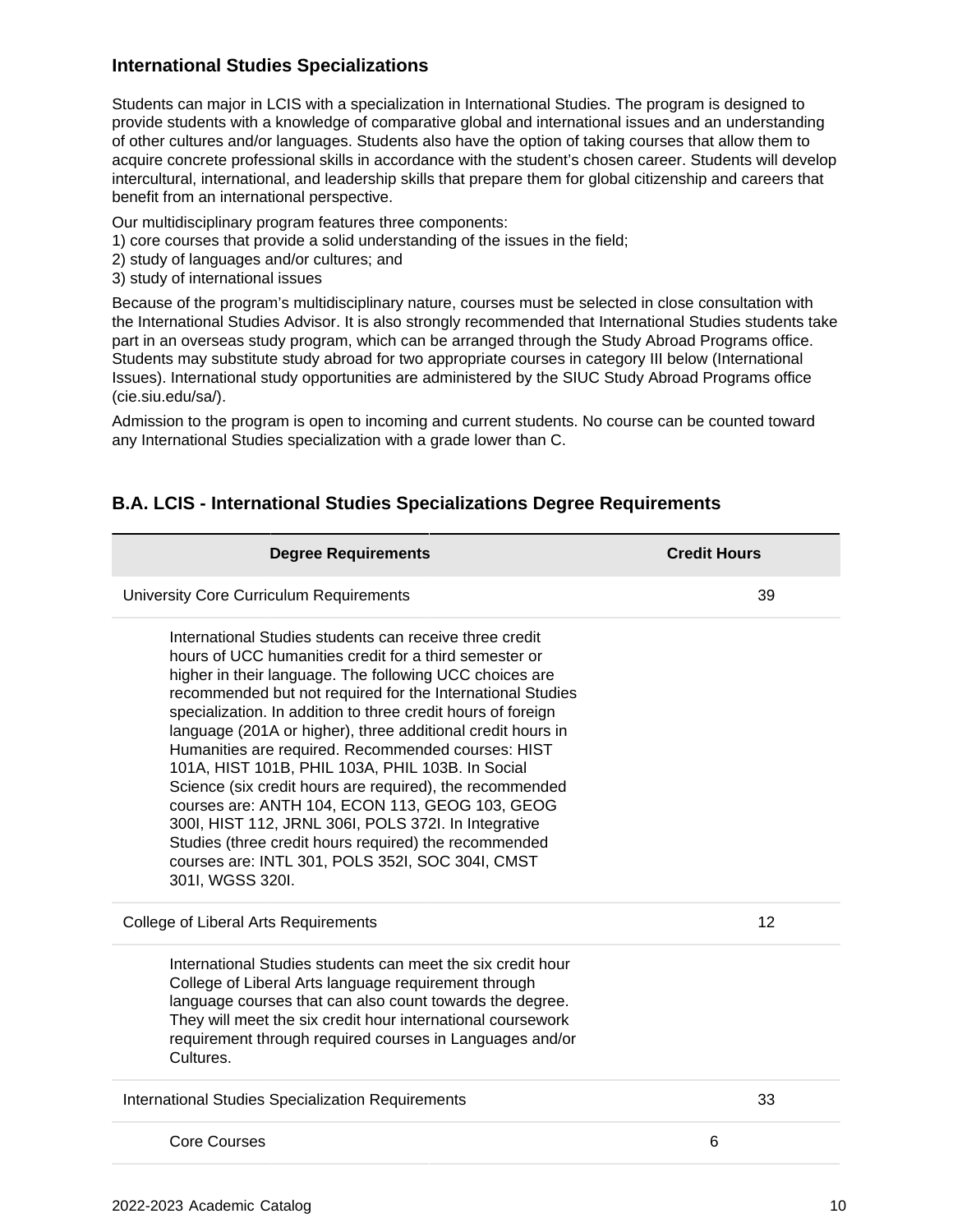| <b>Degree Requirements</b>                                                                                                                                                                                                                                                                                                                                                                                                                                                                                                                                                                                                                                                                                                                                                     | <b>Credit Hours</b> |
|--------------------------------------------------------------------------------------------------------------------------------------------------------------------------------------------------------------------------------------------------------------------------------------------------------------------------------------------------------------------------------------------------------------------------------------------------------------------------------------------------------------------------------------------------------------------------------------------------------------------------------------------------------------------------------------------------------------------------------------------------------------------------------|---------------------|
| INTL 300: Introduction to International Studies                                                                                                                                                                                                                                                                                                                                                                                                                                                                                                                                                                                                                                                                                                                                |                     |
| INTL 400: Global Advocacy -OR- INTL 401: Topics<br>in INTL                                                                                                                                                                                                                                                                                                                                                                                                                                                                                                                                                                                                                                                                                                                     |                     |
| Languages and/or Cultures: Five Courses                                                                                                                                                                                                                                                                                                                                                                                                                                                                                                                                                                                                                                                                                                                                        | 15                  |
| Five courses from Languages, Cultures, and<br>International Studies, selected in close consultation<br>with and approved by the International Studies<br>Advisor                                                                                                                                                                                                                                                                                                                                                                                                                                                                                                                                                                                                               |                     |
| <b>International Issues: Four Courses</b>                                                                                                                                                                                                                                                                                                                                                                                                                                                                                                                                                                                                                                                                                                                                      | 12                  |
| Four courses related to international issues,<br>selected in close consultation with and approved<br>by the International Studies Advisor. International<br>Studies students may study various regional and<br>international issues. Such topics may include<br>but are not limited to regional histories, conflicts,<br>and problems; collective/historical memory,<br>global intersectionalities; transnationalism;<br>world literatures and mythologies; culture and<br>health; global peace studies; postcolonialism;<br>immigration; global diaspora studies; and global<br>advocacy and leadership. Because of the program's<br>multidisciplinary nature, courses may be selected<br>from various programs, including Languages,<br>Cultures, and International Studies. |                     |
| Electives                                                                                                                                                                                                                                                                                                                                                                                                                                                                                                                                                                                                                                                                                                                                                                      | 36                  |
| Total                                                                                                                                                                                                                                                                                                                                                                                                                                                                                                                                                                                                                                                                                                                                                                          | 120                 |

### **Teacher Education Pathways**

Students may pursue a license to teach Spanish or German in Illinois through two different pathways: a B.A. in LCIS or through the Teacher Education Program (TEP) in the School of Education.

- B.A. LCIS, Specialization in German-Teacher Education
- B.A. LCIS, Specialization in Spanish-Teacher Education
- B.S. German Studies (School of Education)
- B.S. Spanish (School of Education)

For additional information on TEP, see the listing in the catalog.

## **B.A. Language, Culture, and International Studies w/ K-12 Teaching License**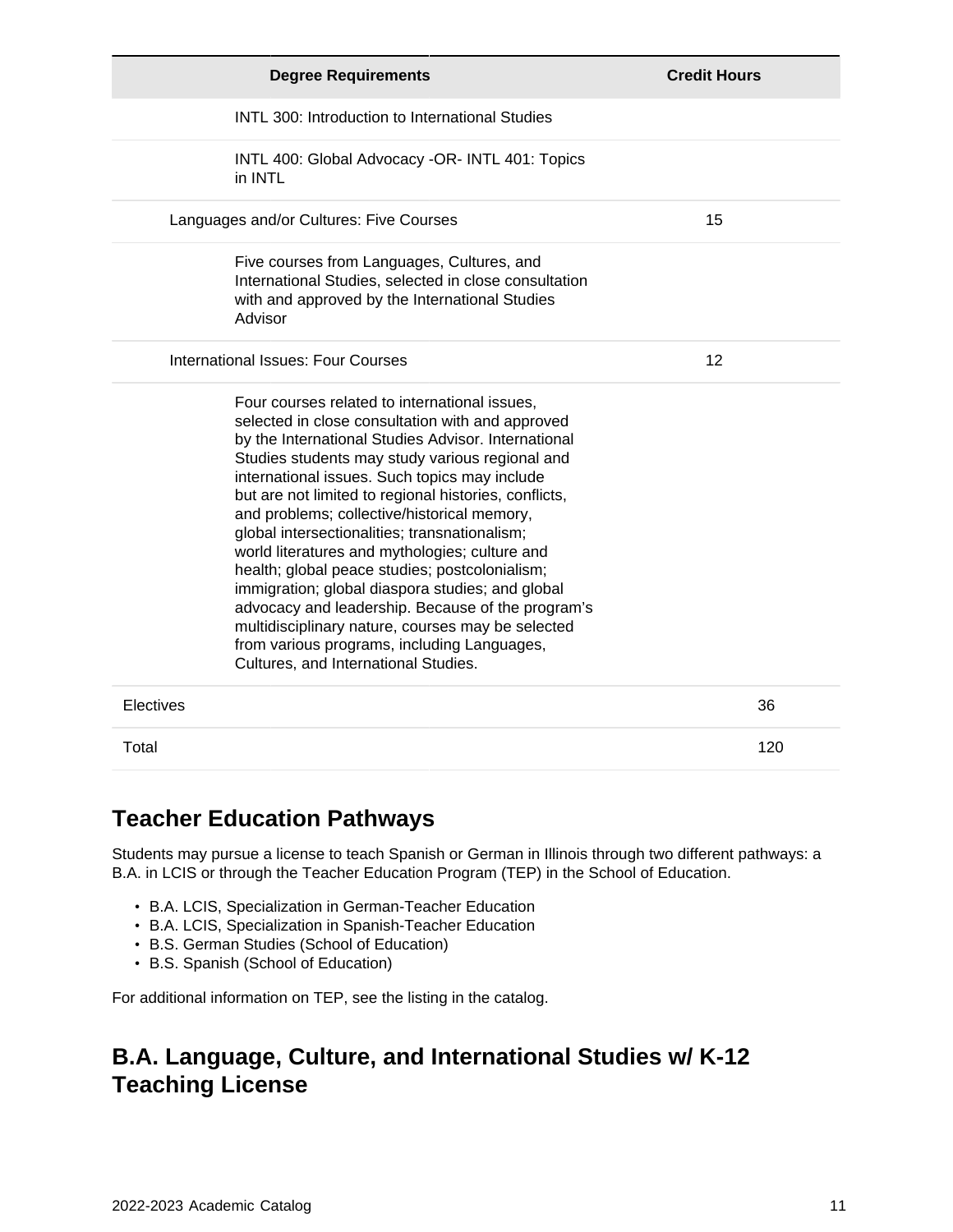### **B.A. LCIS - German-Teacher Education or Spanish-Teacher Education Specialization Degree Requirements**

| <b>Degree Requirements</b>                                                                                                                                                                                                                                                                                                                                                                                                                                                                                                                                                                                                      | <b>Credit Hours</b> |
|---------------------------------------------------------------------------------------------------------------------------------------------------------------------------------------------------------------------------------------------------------------------------------------------------------------------------------------------------------------------------------------------------------------------------------------------------------------------------------------------------------------------------------------------------------------------------------------------------------------------------------|---------------------|
| University Core Curriculum Requirements                                                                                                                                                                                                                                                                                                                                                                                                                                                                                                                                                                                         | 39                  |
| Students pursuing teaching licensure must take PSYC<br>102, EDUC 211, and EDUC 214. EDUC 211 meets the<br>multicultural requirement; PSYC 102 and EDUC 214 cover<br>the six social science credit hours required for the Core.<br>Language students in the TEP receive three credit hours<br>of Core humanities credit for a third semester or higher in<br>their language.                                                                                                                                                                                                                                                     |                     |
| College of Liberal Arts Requirements                                                                                                                                                                                                                                                                                                                                                                                                                                                                                                                                                                                            | 6                   |
| German or Spanish students will meet the six credit hour<br>College language requirement during the course of their<br>language study, and will require only the six credit hours<br>in international coursework required by the College. The<br>international coursework requirement can be met by<br>courses which also meet Core Curriculum requirements.                                                                                                                                                                                                                                                                    |                     |
| Language Area Requirements                                                                                                                                                                                                                                                                                                                                                                                                                                                                                                                                                                                                      | 12                  |
| German or Spanish through 320B                                                                                                                                                                                                                                                                                                                                                                                                                                                                                                                                                                                                  |                     |
| Transfer students planning to complete the specializations<br>in German or Spanish must complete a minimum of 12<br>credit hours of courses, including at least one 300- or 400-<br>level language course in that language, at Southern Illinois<br>University Carbondale.                                                                                                                                                                                                                                                                                                                                                      |                     |
| FL 436 - Methods in Teaching World Languages                                                                                                                                                                                                                                                                                                                                                                                                                                                                                                                                                                                    | 3                   |
| LING 472 - Assessment of ESL and Bilingual Students                                                                                                                                                                                                                                                                                                                                                                                                                                                                                                                                                                             | 3                   |
| PSYC 345 - Second Language Acquisition                                                                                                                                                                                                                                                                                                                                                                                                                                                                                                                                                                                          | 3                   |
| German or Spanish courses at the 300 and 400 level                                                                                                                                                                                                                                                                                                                                                                                                                                                                                                                                                                              | 18                  |
| Two of these courses must be at the 400 level. One of these courses must be in<br>literature. One of these courses must be in culture (including 370A/B or another course<br>approved by the language advisor). The same 300- or 400-level class may count toward<br>more than one of these requirements.                                                                                                                                                                                                                                                                                                                       |                     |
| Students must complete all the required coursework (outside FL 436, LING 472, and<br>PSYC 345) in their single chosen language. School courses taught in English do<br>not normally count toward these language specializations, but, with the approval of<br>the language advisor, a student may count a school course taught in English or a<br>relevant course taken in another program. The advisor may in such cases require that<br>assignments be done in the foreign target language and may restrict this option to<br>students with high language proficiency, such as those who have done intensive study<br>abroad. |                     |

Teacher Education Program requirements 27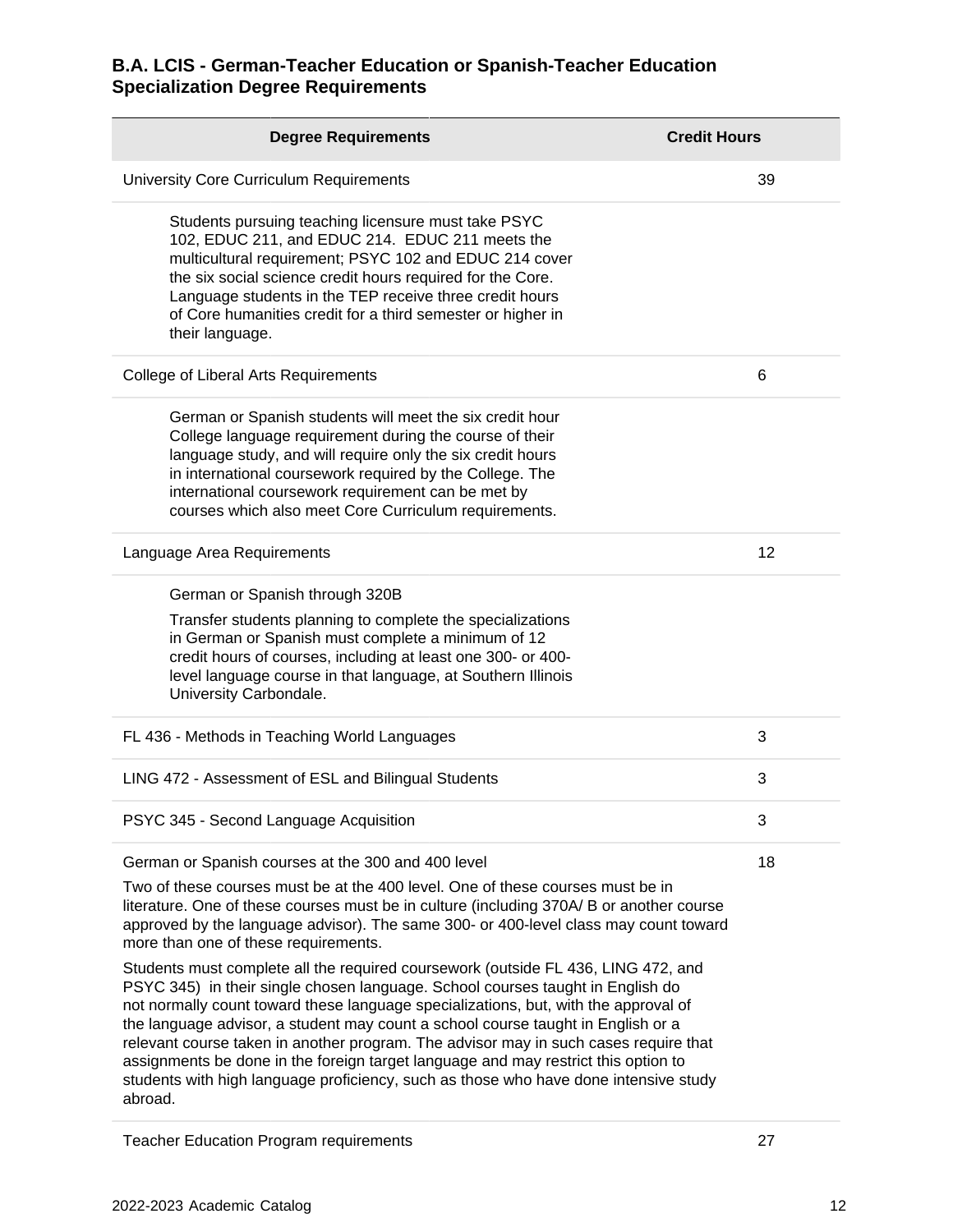| <b>Degree Requirements</b>                                                                                                                                                                                                                                                                                                                                                                           | <b>Credit Hours</b> |
|------------------------------------------------------------------------------------------------------------------------------------------------------------------------------------------------------------------------------------------------------------------------------------------------------------------------------------------------------------------------------------------------------|---------------------|
| See the Teacher Education Program listing in this catalog for details on education<br>requirements. In addition to the 27 credit hours listed here, EDUC 211 and EDUC<br>214 are also required for the TEP program, but as these classes also count toward Core<br>Curriculum requirements, these credit hours are counted with the Core Curriculum credit<br>hours above and not listed again here. |                     |
| <b>General Electives</b><br>Students who effectively double-dip by meeting TEP requirements while also meeting<br>their Core Curriculum requirements will have seven credit hours to spare for electives.                                                                                                                                                                                            | 9                   |
| Total                                                                                                                                                                                                                                                                                                                                                                                                | 120                 |

# **B.S. German Studies or B.S. Spanish (K-12 Teaching License, School of Education)**

### **B.S in German Studies or Spanish (with K-12 Teaching License - School of Education) Degree Requirements**

| <b>Degree Requirements</b>                                                                                                                                                                                                                                                                                                                                                     | <b>Credit Hours</b> |
|--------------------------------------------------------------------------------------------------------------------------------------------------------------------------------------------------------------------------------------------------------------------------------------------------------------------------------------------------------------------------------|---------------------|
| University Core Curriculum Requirements                                                                                                                                                                                                                                                                                                                                        | 39                  |
| Students pursuing teaching licensure must take PSYC<br>102. They must also take EDUC 211, and EDUC 214 as<br>part of their TEP requirements.                                                                                                                                                                                                                                   |                     |
| EDUC 211 meets the multicultural requirement; PSYC 102<br>and EDUC 214 cover the six social science hours required<br>for the Core.                                                                                                                                                                                                                                            |                     |
| Language students in the TEP receive three credit hours<br>of Core humanities credit for a third semester or higher in<br>their language.                                                                                                                                                                                                                                      |                     |
| <b>College of Liberal Arts Requirements</b>                                                                                                                                                                                                                                                                                                                                    | 6                   |
| Since German Studies or Spanish students will meet the<br>six credit hour College language requirement during the<br>course of their language study, they will require only the<br>six credit hours in international coursework required by<br>the College. The international coursework requirement<br>can be met by courses which also meet Core Curriculum<br>requirements. |                     |
| Language Area Requirements                                                                                                                                                                                                                                                                                                                                                     | 12                  |
| German or Spanish through 320B                                                                                                                                                                                                                                                                                                                                                 |                     |
| Transfer students planning to complete the specializations<br>in German Studies or Spanish must complete a minimum<br>of 12 credit hours of courses, including at least one 300- or                                                                                                                                                                                            |                     |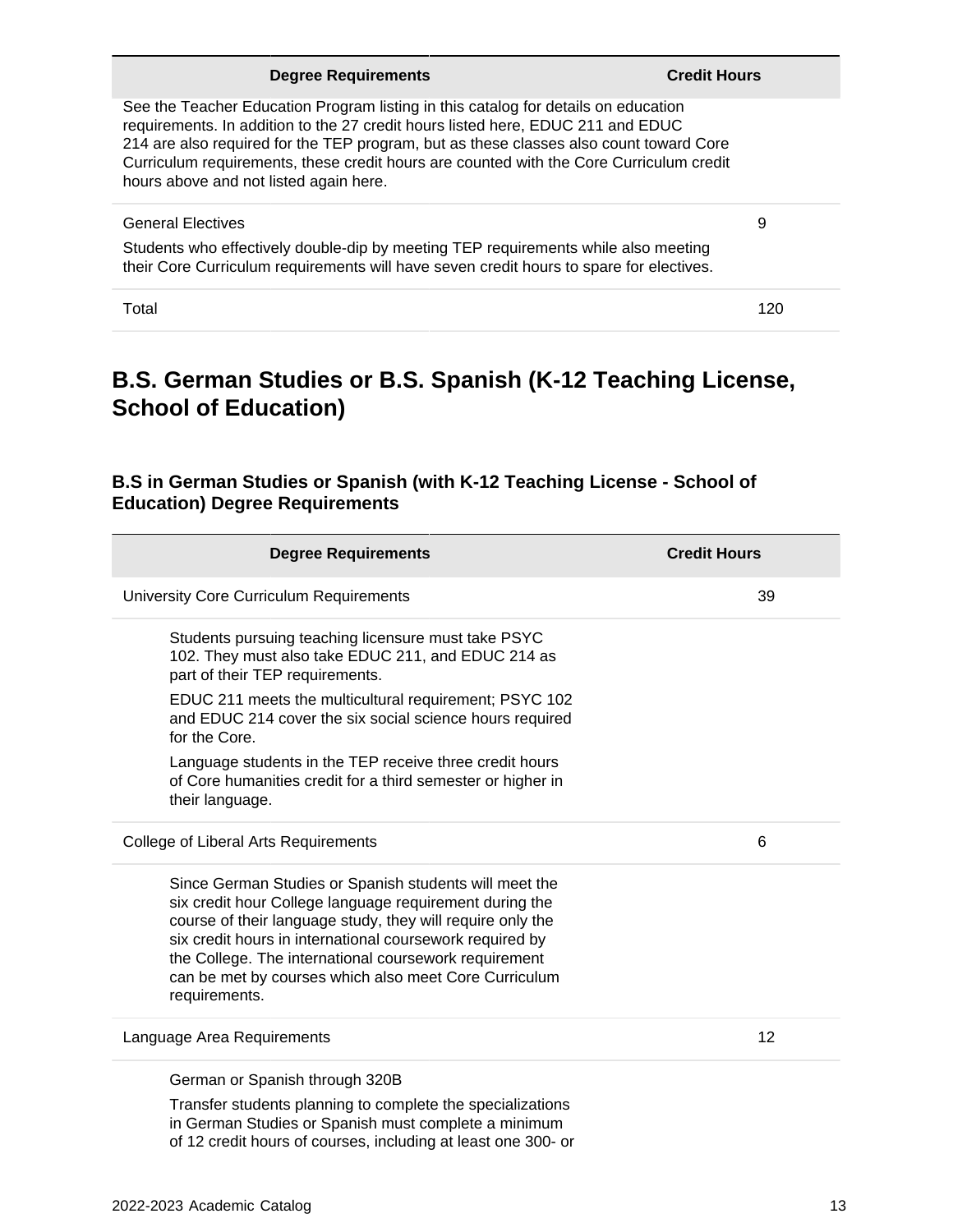| <b>Degree Requirements</b>                                                                                                                                                                                                                                                                                                                                                                                                                                                                                                                                                                                                                                                                                                                                                                                                                                                                                                                                                                                    | <b>Credit Hours</b> |
|---------------------------------------------------------------------------------------------------------------------------------------------------------------------------------------------------------------------------------------------------------------------------------------------------------------------------------------------------------------------------------------------------------------------------------------------------------------------------------------------------------------------------------------------------------------------------------------------------------------------------------------------------------------------------------------------------------------------------------------------------------------------------------------------------------------------------------------------------------------------------------------------------------------------------------------------------------------------------------------------------------------|---------------------|
| 400-level language course in that language, at Southern<br>Illinois University Carbondale.                                                                                                                                                                                                                                                                                                                                                                                                                                                                                                                                                                                                                                                                                                                                                                                                                                                                                                                    |                     |
| FL 436 (Methods in Teaching World Languages)                                                                                                                                                                                                                                                                                                                                                                                                                                                                                                                                                                                                                                                                                                                                                                                                                                                                                                                                                                  | 3                   |
| LING 472 Assessment of ESL and Bilingual Students                                                                                                                                                                                                                                                                                                                                                                                                                                                                                                                                                                                                                                                                                                                                                                                                                                                                                                                                                             | 3                   |
| PSYC 345 Second Language Acquisition                                                                                                                                                                                                                                                                                                                                                                                                                                                                                                                                                                                                                                                                                                                                                                                                                                                                                                                                                                          | 3                   |
| German or Spanish courses at the 300 and 400 level                                                                                                                                                                                                                                                                                                                                                                                                                                                                                                                                                                                                                                                                                                                                                                                                                                                                                                                                                            | 18                  |
| Two of these language elective courses must be at the<br>400 level. One of these courses must be in literature. One<br>of these courses must be in culture (including 370A/ B or<br>another course approved by the language advisor). The<br>same 300- or 400-level class may count toward more than<br>one of these requirements.<br>Students must complete all the required coursework<br>(outside FL 436, LING 472 and PSYC 345) in their single<br>chosen language (that is, German or Spanish). School<br>courses taught in English do not normally count toward<br>these language specializations, but, with the approval<br>of the language advisor, a student may count a school<br>course taught in English or a relevant course taken in<br>another program. The advisor may in such cases require<br>that assignments be done in the foreign target language<br>and may restrict this option to students with high language<br>proficiency, such as those who have done intensive study<br>abroad. |                     |
| <b>Education Requirements</b>                                                                                                                                                                                                                                                                                                                                                                                                                                                                                                                                                                                                                                                                                                                                                                                                                                                                                                                                                                                 | 27                  |
| See an advisor for details on education requirements.<br>EDUC 211 and EDUC 214 required for entry to the TEP<br>program, but are counted with the Core Curriculum hours<br>above and not listed again here.                                                                                                                                                                                                                                                                                                                                                                                                                                                                                                                                                                                                                                                                                                                                                                                                   |                     |
| <b>General Electives</b>                                                                                                                                                                                                                                                                                                                                                                                                                                                                                                                                                                                                                                                                                                                                                                                                                                                                                                                                                                                      | 9                   |
| Students who effectively double-dip by meeting TEP<br>requirements while also meeting their University Core<br>Curriculum requirements will have 13 credit hours to spare<br>for electives.                                                                                                                                                                                                                                                                                                                                                                                                                                                                                                                                                                                                                                                                                                                                                                                                                   |                     |
| Total                                                                                                                                                                                                                                                                                                                                                                                                                                                                                                                                                                                                                                                                                                                                                                                                                                                                                                                                                                                                         | 120                 |

# **American Sign Language Minor**

A minor in American Sign Language (ASL) will enable students to gain intermediate level proficiency in ASL while introducing them to deaf culture, literature, and education. Students must complete at least three credit hours toward the minor in a regularly scheduled class at SIU.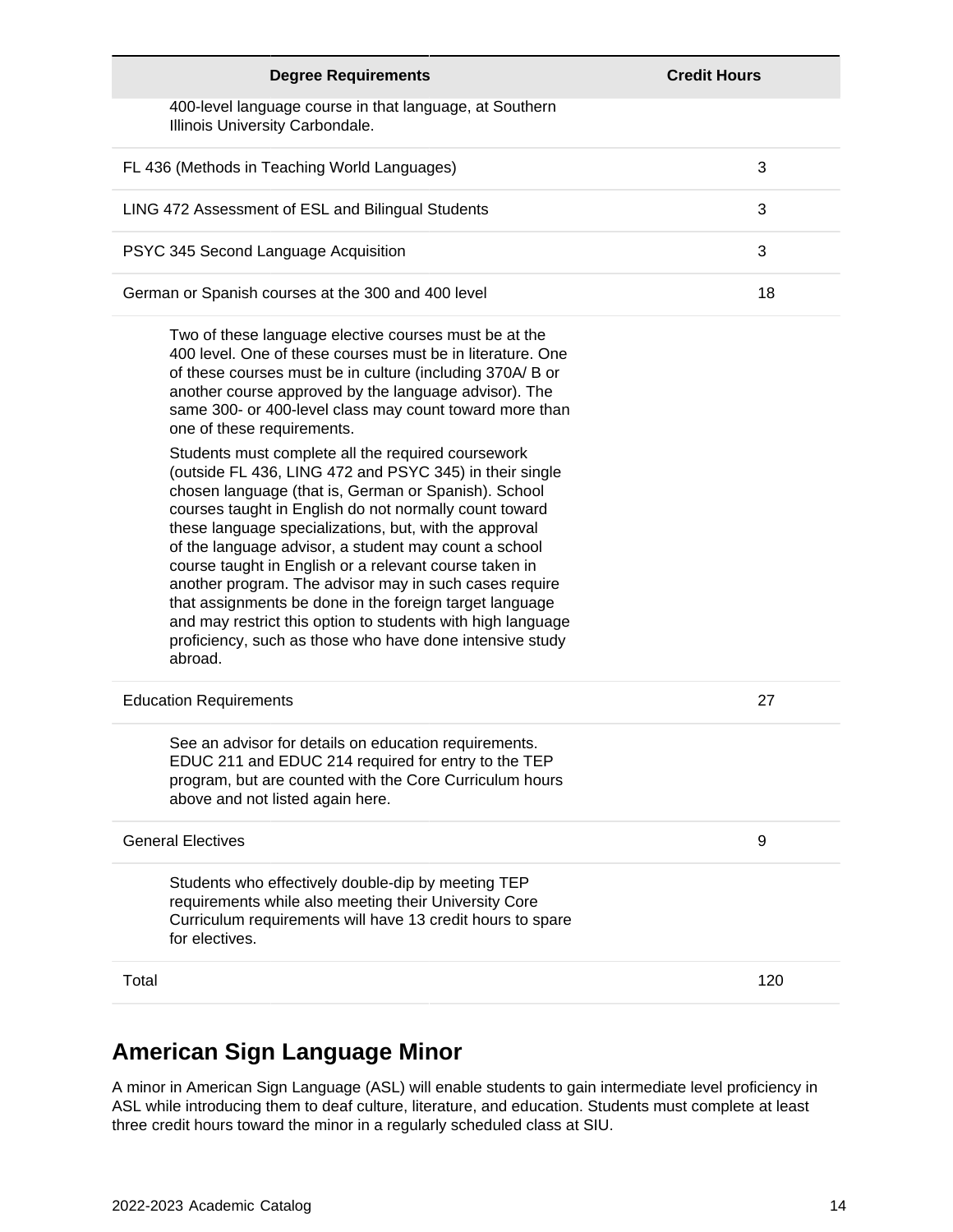| <b>Degree Requirements</b> | <b>Credit Hours</b> |
|----------------------------|---------------------|
| ASL 120A and ASL 120B      | 6                   |
| ASL 220A and ASL 220B      | 6                   |
| ASL 370 or ASL 375         | 3                   |
| Total                      | 15                  |

# **Chinese Minor**

The minor in Chinese requires 21 credit hours in Chinese courses or related courses approved by the Chinese advisor. At least nine of these credit hours must be completed at Southern Illinois University Carbondale.

- 100-level: 120A,B (6 CH)
- 200-level: 201A,B (6 CH)
- 300-level: 320A,B (6 CH)
- Language elective approved by advisor (3 CH)

# **Classical Civilization Minor**

The minor in Classical Civilization requires 15 credit hours in Classics courses or related courses approved by the Classics advisor. At least nine of these credit hours must be completed at Southern Illinois University Carbondale.

# **East Asian Civilization Minor**

A minor in East Asian Civilization consists of 15 credit hours of coursework in Chinese, Japanese, or East Asian studies. Courses must be approved by the area advisor. At least three credit hours must be taken in a regularly scheduled course at SIU.

# **German or Spanish Minors (French enrollment temporarily suspended)**

A minor in French, German, or Spanish requires 18 credit hours of coursework, not including first year language classes, Students starting a new language at SIU will need to complete first year language study (2 three-credit-hours courses) before embarking on the second year. Students must complete all the required coursework in their single chosen language area (that is, entirely in French, German, or Spanish). At least three credit hours must be taken in a regularly scheduled 300- or 400-level course at SIU.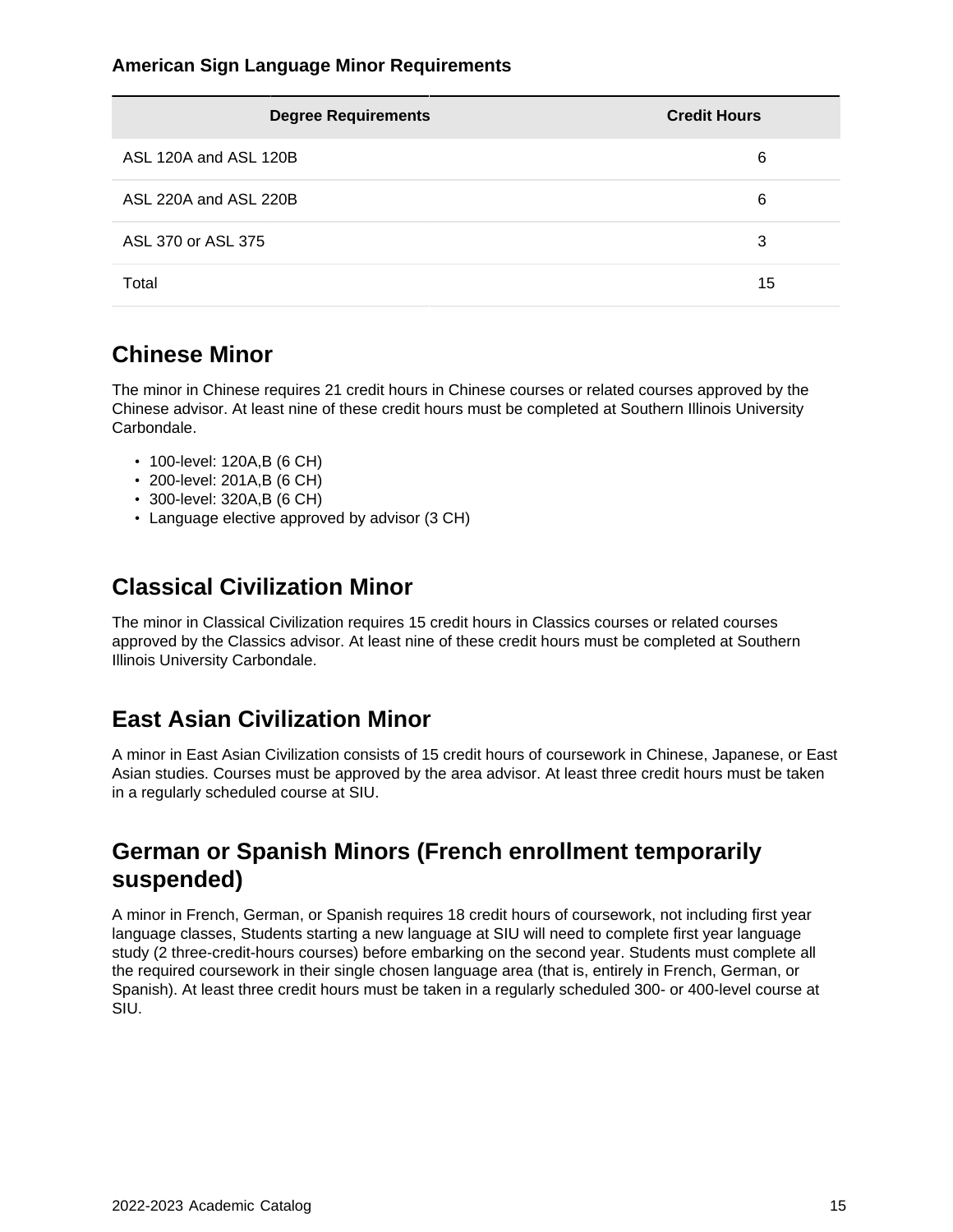#### **German or Spanish Minor Requirements (French enrollment temporarily suspended)**

| <b>Degree Requirements</b>                                             | <b>Credit Hours</b> |
|------------------------------------------------------------------------|---------------------|
| FR 201A and FR 201B; GER 201A and GER 201B; or SPAN 201A and SPAN 201B | 6                   |
| FR 320A and FR 320B; GER 320A and GER 320B; or SPAN 320A and SPAN 320B | 6                   |
| Approved language area electives                                       | 6                   |
| Total (after first year)                                               | 18                  |

### **Greek Minor**

The Greek minor requires 18 credit hours. Students will complete two years of Greek, three credit hours of coursework in Greek culture, and CLAS 491 (Classics capstone seminar). Students in the College of Liberal Arts can count the first six credit hours of the minor toward the College language requirement. At least nine of the credit hours counted toward the minor must be completed at Southern Illinois University Carbondale.

### **Greek Minor Requirements**

| <b>Degree Requirements</b>                                                                                                     | <b>Credit Hours</b> |
|--------------------------------------------------------------------------------------------------------------------------------|---------------------|
| Linguistic Competency:                                                                                                         |                     |
| Two years of Greek                                                                                                             | 12                  |
| <b>Cultural Competency:</b>                                                                                                    |                     |
| One of the following: CLAS 270, CLAS 310A or CLAS<br>310C, HIST 311, PHIL 304A or PHIL 304B, PHIL 470A,<br>PHIL 470B, POLS 304 | 3                   |
| Capstone Seminar CLAS 491                                                                                                      | 3                   |
| We strongly recommend that students fulfill most other<br>Classics requirements before taking CLAS 491.                        |                     |

### **International Studies Minor**

### **International Studies Minor Requirements**

| <b>Degree Requirements</b>                                      | <b>Credit Hours</b> |
|-----------------------------------------------------------------|---------------------|
| Global and International Studies: Introductory Seminar (FL 105) |                     |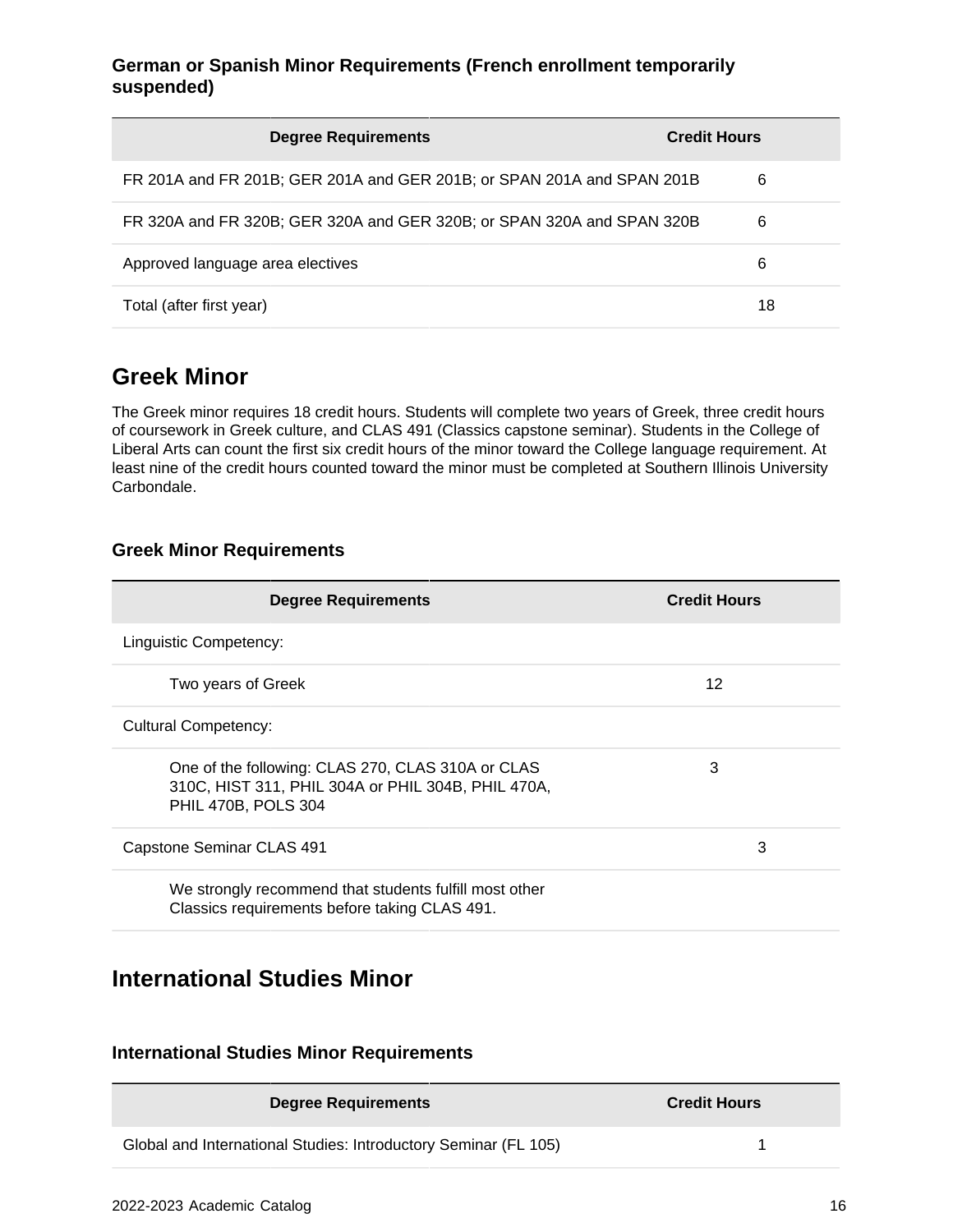| <b>Degree Requirements</b>                                                                                                                                                                                                                                                                                                                                                                                                                                                                                   | <b>Credit Hours</b> |
|--------------------------------------------------------------------------------------------------------------------------------------------------------------------------------------------------------------------------------------------------------------------------------------------------------------------------------------------------------------------------------------------------------------------------------------------------------------------------------------------------------------|---------------------|
| Global and International Comparative Issues (3 courses)                                                                                                                                                                                                                                                                                                                                                                                                                                                      | 9                   |
| Regional Focus (3 courses)                                                                                                                                                                                                                                                                                                                                                                                                                                                                                   | 9                   |
| See the lists above for Global and International<br>Comparative Issues courses and Regional Focus courses.<br>Course selections must be approved by the International<br>Studies Advisor.                                                                                                                                                                                                                                                                                                                    |                     |
| World Language Proficiency                                                                                                                                                                                                                                                                                                                                                                                                                                                                                   | 12                  |
| Students must demonstrate proficiency at the fourth-<br>semester level (201B or higher), which can be met by<br>earning a minimum grade of C- in 201B, by validating<br>credit, or by otherwise demonstrating the equivalent<br>level of language proficiency. Students starting a new<br>language at SIU will require 12 credit hours of coursework<br>to meet this requirement. Contact the school for details<br>on validating credit and other ways to demonstrate the<br>required level of proficiency. |                     |
| Study Abroad (optional): Students are strongly<br>encouraged to participate in a study-abroad<br>program for at least one semester. Three credit<br>hours of study-abroad credit hours from the<br>appropriate region may substitute for one course<br>from the Regional Focus category.                                                                                                                                                                                                                     |                     |

### **Japanese Minor**

The minor in Japanese requires 21 credit hours in Japanese courses or related courses approved by the Japanese advisor. At least nine of these hours must be completed at Southern Illinois University Carbondale.

- 100-level: 133A,B (6 CH)
- 200-level: 201A,B (6 CH)
- 300-level: 320A,B (6 CH)
- Language elective approved by advisor (3 CH)

## **Latin Minor**

The Latin minor requires 18 credit hours. Students will complete two years of Latin, three credit hours of coursework in Roman culture, and CLAS 491 (Classics capstone seminar). Students in the College of Liberal Arts can count the first six credit hours of the Undergraduate Curricula and Faculty Language and Culture /321 minor toward the College language requirement. At least nine of the credit hours counted toward the minor must be completed at Southern Illinois University Carbondale.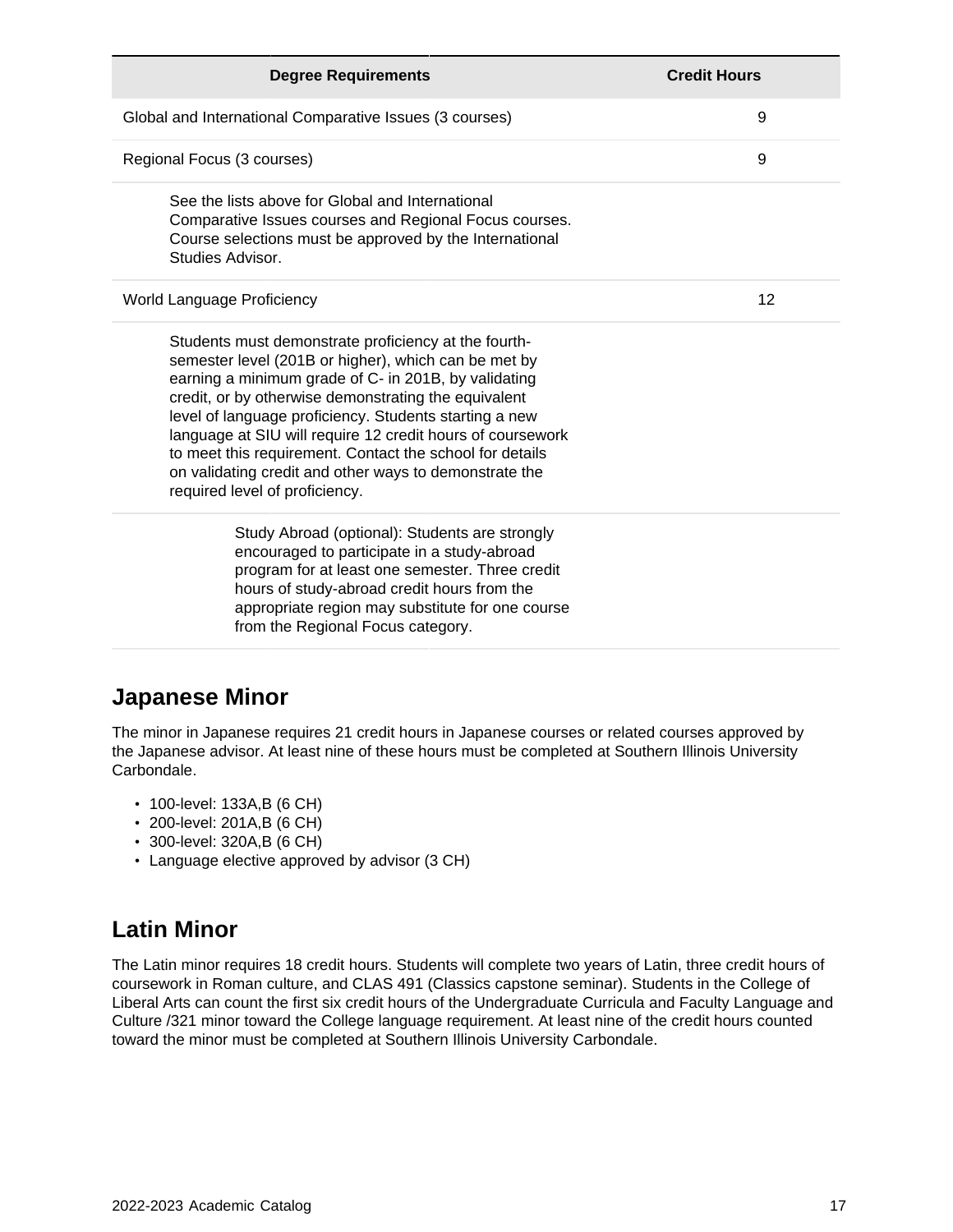| <b>Degree Requirements</b>                                                                              | <b>Credit Hours</b> |
|---------------------------------------------------------------------------------------------------------|---------------------|
| <b>Linguistic Competency</b>                                                                            |                     |
| Two years of Latin                                                                                      | 12                  |
| <b>Cultural Competency</b>                                                                              |                     |
| One of the following: CLAS 271, CLAS 310A or CLAS<br>310C, HIST 311, HIST 412A, HIST 412B, PHIL 469     | 3                   |
| Capstone seminar CLAS 491                                                                               | 3                   |
| We strongly recommend that students fulfill most other<br>Classics requirements before taking CLAS 491. |                     |

## **Mythology Minor**

The Mythology Minor within Languages, Cultures, and International Studies is an interdisciplinary course of study, in which students take an array of coursework in different topical areas of mythology studies. A minor in Mythology requires the successful completion of 12 credit hours in courses, all passed with a grade of C or better. The list of approved elective courses will be routinely updated to include special topics courses.

Courses taken at another institution may apply toward the minor only if those courses are acceptable for transfer credit by the home program that offers the course. No more than 2 transfer courses can count toward the minor.

### **Mythology Minor Course Offerings**

| <b>Degree Requirements</b>                                                                                                                                                                               | <b>Credit Hours</b> |
|----------------------------------------------------------------------------------------------------------------------------------------------------------------------------------------------------------|---------------------|
| A minor in Mythology requires a minimum of 12 credit hours to be chosen from the<br>following courses. Other relevant courses may be substituted with school director or<br>designated faculty approval. | 12                  |
| CLAS 230, ENGL 121, ENGL 333, ENGL 445, FL 200B,<br>FL 310, GEOL 329I, GER 230                                                                                                                           |                     |

Last updated: 04/01/2022

**Southern Illinois University** Carbondale, IL 62901 Phone: (618) 453-2121

#### **Catalog Year Statement:**

Students starting their collegiate training during the period of time covered by this catalog (see bottom of this page) are subject to the curricular requirements as specified herein. The requirements herein will extend for a seven calendar-year period from the date of entry for baccalaureate programs and three years for associate programs. Should the University change the course requirements contained herein